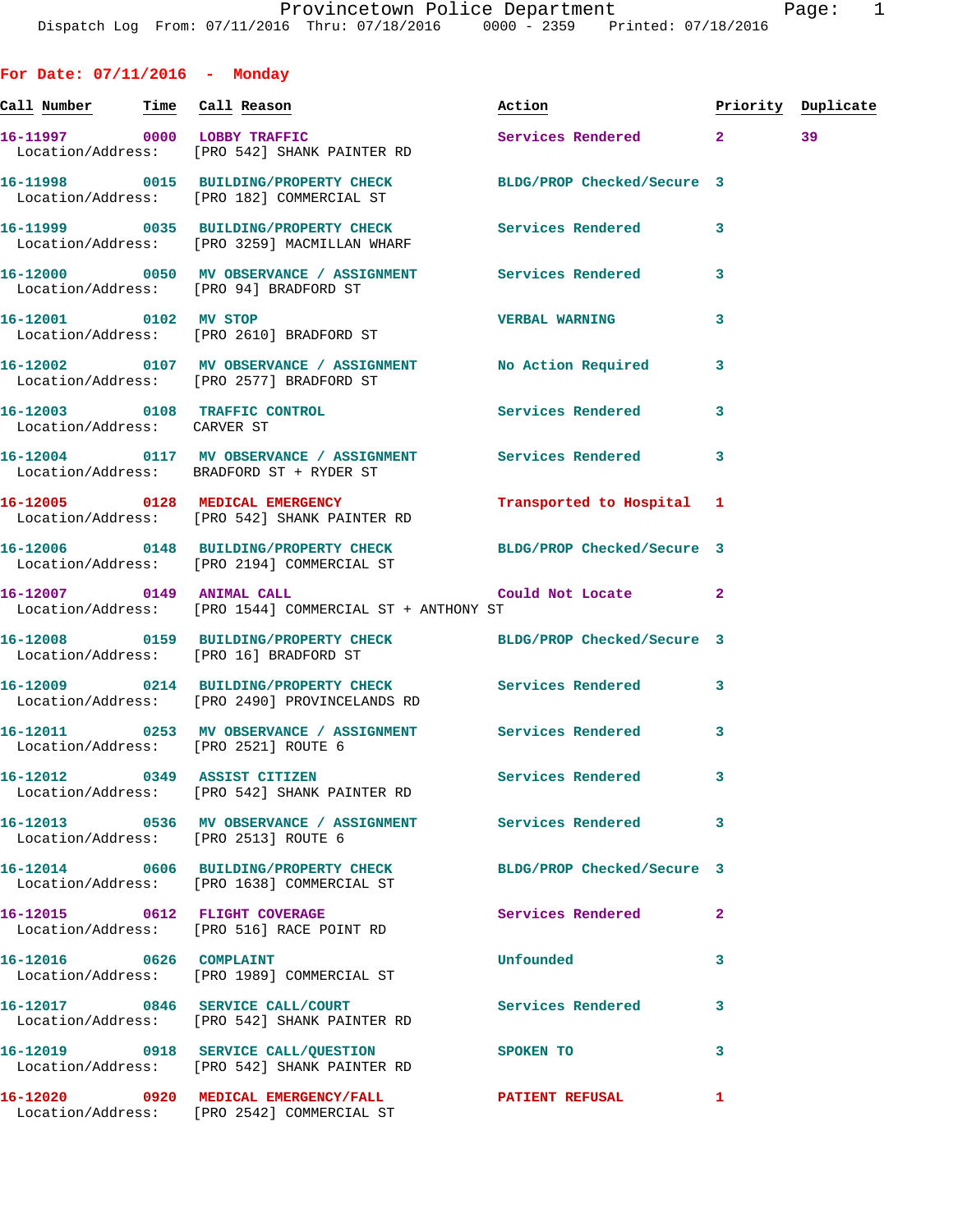|                                                               | Provincetown Police Department<br>Dispatch Log From: 07/11/2016 Thru: 07/18/2016 0000 - 2359 Printed: 07/18/2016 |                            |                |
|---------------------------------------------------------------|------------------------------------------------------------------------------------------------------------------|----------------------------|----------------|
|                                                               | 16-12021 0950 PARK, WALK & TALK Services Rendered<br>Location/Address: [PRO 105] COMMERCIAL ST                   |                            | $\overline{2}$ |
|                                                               | 16-12023 0957 ASSIST CITIZEN<br>Location/Address: [PRO 1190] COMMERCIAL ST                                       | Services Rendered          | 3              |
|                                                               | 16-12024 1016 ALARM - FIRE<br>Location/Address: [PRO 569] WINSLOW ST                                             | <b>Services Rendered</b>   | 1              |
|                                                               | 16-12025 1042 PARKING COMPLAINT / GENERAL Could Not Locate<br>Location/Address: [PRO 112] COMMERCIAL ST          |                            | 3              |
|                                                               | 16-12026 1103 MEDICAL EMERGENCY PATIENT REFUSAL<br>Location/Address: [PRO 515] RACE POINT RD                     |                            | 1              |
| 16-12028 1212 ANIMAL CALL<br>Location/Address: PEARL ST       |                                                                                                                  | SPOKEN TO                  | $\overline{a}$ |
|                                                               | 16-12029 1302 LOST DRIVER'S LICENSE Services Rendered<br>Location/Address: [PRO 542] SHANK PAINTER RD            |                            | 3              |
| 16-12030 1321 MV STOP                                         | Location/Address: [PRO 2543] MACMILLAN WHARF                                                                     | <b>Vehicle Towed</b>       | 3              |
|                                                               | 16-12031 1332 FOUND RING<br>Location/Address: [PRO 1989] COMMERCIAL ST                                           | <b>Services Rendered</b>   | 3              |
|                                                               | 16-12032 1344 ANIMAL CALL/TURTLE Services Rendered<br>Location/Address: [PRO 1267] WINSLOW ST                    |                            | $\overline{a}$ |
|                                                               | 16-12033 1401 PARK, WALK & TALK<br>Location/Address: [PRO 105] COMMERCIAL ST                                     | No Action Required         | $\mathbf{2}$   |
|                                                               | 16-12034 1432 FOUND KEYS<br>Location/Address: [PRO 3124] COMMERCIAL ST                                           | <b>Services Rendered</b>   | 3              |
|                                                               | 16-12035 1456 LOST CAR KEYS<br>Location/Address: [PRO 542] SHANK PAINTER RD                                      | Services Rendered          | 3              |
|                                                               | 16-12036 1528 PARK, WALK & TALK<br>Location/Address: [PRO 105] COMMERCIAL ST                                     | <b>Services Rendered</b>   | $\mathbf{2}$   |
| 16-12038 1632 LOST IPHONE 6                                   | Location/Address: [PRO 542] SHANK PAINTER RD                                                                     | Services Rendered          | 3              |
| 16-12039 1633 MV STOP                                         | Location/Address: [PRO 2513] ROUTE 6                                                                             | Citation/Warning Issued    | 3              |
| Location/Address: [PRO 58] BRADFORD ST                        | 16-12040 1658 PARKING COMPLAINT / GENERAL Services Rendered                                                      |                            | 3              |
| 16-12041 1707 MV STOP<br>Location/Address: [PRO 2513] ROUTE 6 |                                                                                                                  | <b>VERBAL WARNING</b>      | 3              |
|                                                               | 16-12042 1822 MV COMPLAINT<br>Location/Address: [PRO 1228] COMMERCIAL ST                                         | Citation/Warning Issued    | $\mathbf{2}$   |
| 16-12043 1900 ASSIST CITIZEN<br>Location/Address: GOSNOLD ST  |                                                                                                                  | Services Rendered          | 3              |
| Location/Address: [PRO 2521] ROUTE 6                          | 16-12044 1950 MV OBSERVANCE / ASSIGNMENT Services Rendered                                                       |                            | 3              |
| 16-12045 2005 MV STOP<br>Location/Address: [PRO 2513] ROUTE 6 |                                                                                                                  | Citation/Warning Issued    | 3              |
| 16-12046 2046 DISTURBANCE                                     | Location/Address: [PRO 3259] MACMILLAN WHARF                                                                     | <b>SPOKEN TO</b>           | 1              |
|                                                               | 16-12047 2102 BUILDING/PROPERTY CHECK<br>Location/Address: [PRO 530] SHANK PAINTER RD                            | BLDG/PROP Checked/Secure 3 |                |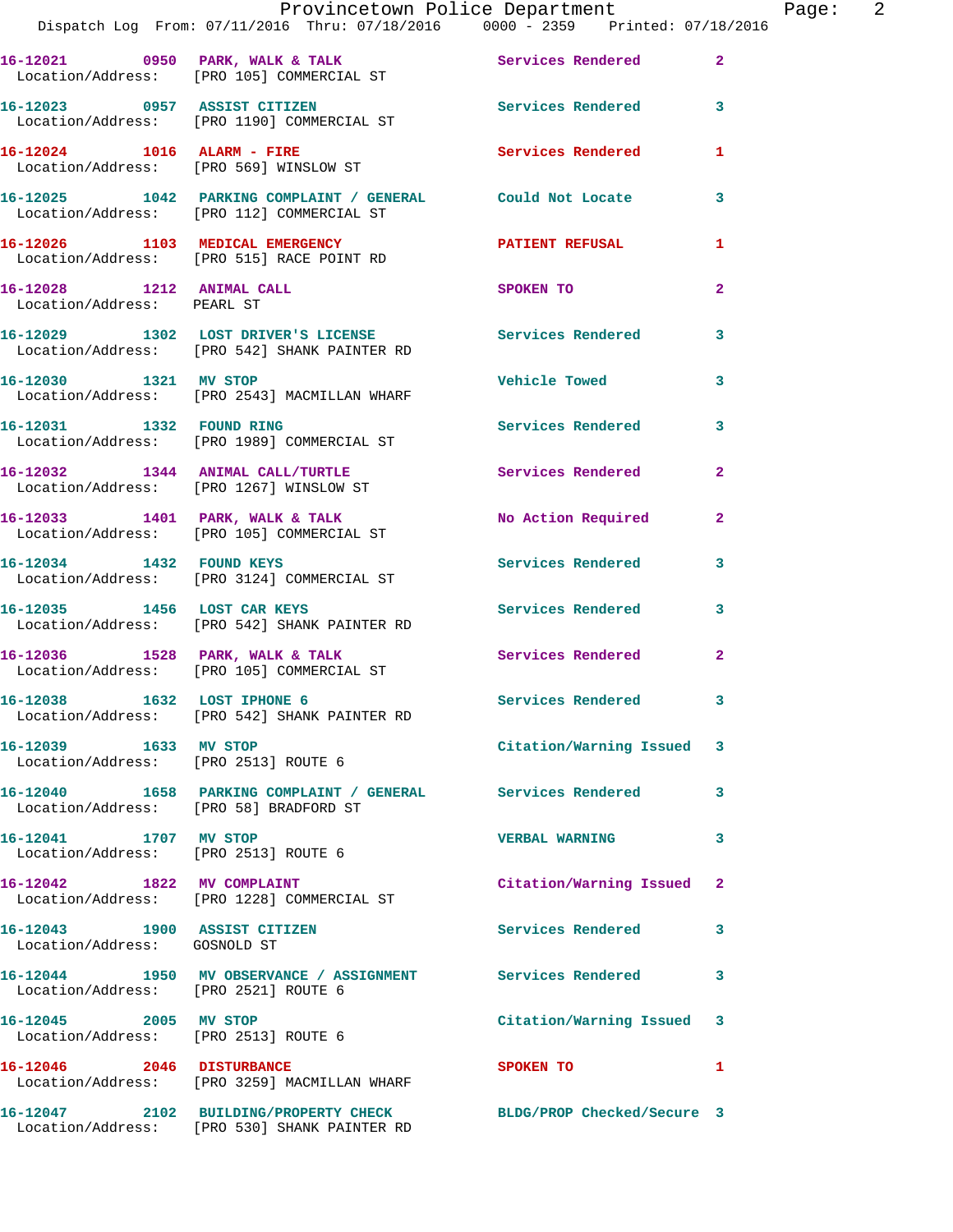|                                  | 16-12048 2107 COMPUTER SCAM<br>Location/Address: [PRO 750] BRADFORD ST                                           | SPOKEN TO                 | $\overline{2}$ |    |
|----------------------------------|------------------------------------------------------------------------------------------------------------------|---------------------------|----------------|----|
|                                  | 16-12049 2115 MEDICAL EMERGENCY<br>Location/Address: [PRO 2420] BRADFORD ST                                      | PATIENT REFUSAL           | 1              |    |
|                                  | 16-12050 2142 MEDICAL EMERGENCY<br>Location/Address: [PRO 208] COMMERCIAL ST                                     | Transported to Hospital 1 |                |    |
|                                  | 16-12051 2145 MEDICAL EMERGENCY<br>Location/Address: GOSNOLD ST + COMMERCIAL ST                                  | PATIENT REFUSAL           | 1              |    |
| 16-12052 2156 DISORDERLY         | Location/Address: [PRO 208] COMMERCIAL ST                                                                        | SPOKEN TO                 | $\overline{2}$ |    |
| 16-12053 2205 HAZARDS            | Location/Address: [PRO 539] SHANK PAINTER RD                                                                     | Services Rendered         | $\overline{a}$ |    |
| $16-12054$ 2233 D.O.T.           | Location/Address: [PRO 3222] ALDEN ST                                                                            | Transported to Hospital 1 |                |    |
|                                  | 16-12056 2253 SUSPICIOUS ACTIVITY<br>Location/Address: [PRO 2206] COMMERCIAL ST                                  | SPOKEN TO                 | $\overline{a}$ |    |
|                                  | 16-12058 2312 MEDICAL EMERGENCY<br>Location/Address: [PRO 523] COMMERCIAL ST                                     | Transported to Hospital 1 |                |    |
|                                  | 16-12059 2350 BY-LAW VIOLATION<br>Location/Address: [PRO 2426] COMMERCIAL ST                                     | <b>SPOKEN TO</b>          | $\mathbf{2}$   |    |
|                                  | 16-12060 2355 NOISE COMPLAINT<br>Location/Address: [PRO 1965] CUDWORTH ST                                        | <b>SPOKEN TO</b>          | 3              |    |
| For Date: $07/12/2016$ - Tuesday |                                                                                                                  |                           |                |    |
|                                  | 16-12055 0000 LOBBY TRAFFIC<br>Location/Address: [PRO 542] SHANK PAINTER RD                                      | Services Rendered 3       |                | 37 |
|                                  | 16-12061 0001 COMPLAINT<br>Location/Address: [PRO 210] COMMERCIAL ST                                             | <b>GONE ON ARRIVAL</b>    | 3              |    |
|                                  | 16-12062 0007 BUILDING/PROPERTY CHECK BLDG/PROP Checked/Secure 3<br>Location/Address: [PRO 3259] MACMILLAN WHARF |                           |                |    |
|                                  | 16-12063 0015 MV OBSERVANCE / ASSIGNMENT<br>Location/Address: [PRO 94] BRADFORD ST                               | No Action Required        | 3              |    |
| 16-12064 0026 MEDICAL EMERGENCY  | Location/Address: [PRO 526] RYDER ST EXT                                                                         | <b>PATIENT REFUSAL</b>    | 1              |    |
| Location/Address:                | [PRO 94] BRADFORD ST                                                                                             | Services Rendered         | 3              |    |

**16-12068 0159 BUILDING/PROPERTY CHECK BLDG/PROP Checked/Secure 3**  Location/Address: [PRO 444] HIGH POLE HILL

**16-12069 0217 BUILDING/PROPERTY CHECK Services Rendered 3**  Location/Address: [PRO 2483] COMMERCIAL ST

**16-12071 0519 HAZARDS SPOKEN TO 2**  Location/Address: [PRO 2513] ROUTE 6

**16-12072 0729 BIKE GENERAL Could Not Locate 2**  Location/Address: [PRO 521] ROUTE 6

**16-12073 0734 SUSPICIOUS ACTIVITY Services Rendered 2**  Location/Address: [PRO 2519] ROUTE 6

**16-12074 0742 PARKING COMPLAINT / GENERAL Taken/Referred to Other 3**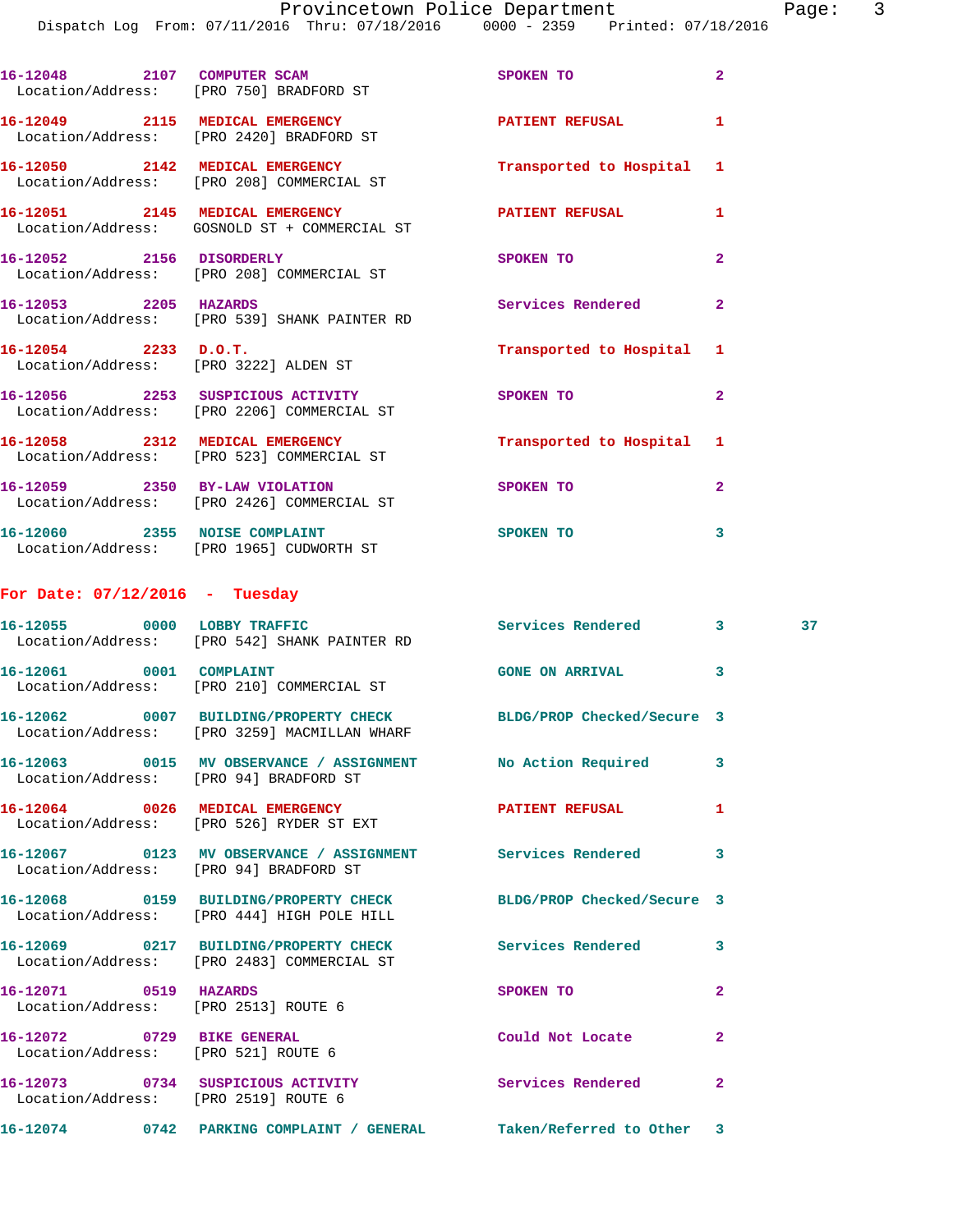|                                                               | Provincetown Police Department<br>Dispatch Log From: 07/11/2016 Thru: 07/18/2016 0000 - 2359 Printed: 07/18/2016 |                            |                |
|---------------------------------------------------------------|------------------------------------------------------------------------------------------------------------------|----------------------------|----------------|
|                                                               | Location/Address: [PRO 1594] PLEASANT ST                                                                         |                            |                |
| Location/Address: [PRO 3222] ALDEN ST                         | 16-12075 0748 MEDICAL EMERGENCY/FALL Services Rendered                                                           |                            | 1              |
|                                                               | 16-12076 0926 LOST SINGLE KIA KEY<br>Location/Address: [PRO 542] SHANK PAINTER RD                                | <b>Services Rendered</b>   | 3              |
| 16-12077 0933 LOST WALLET                                     | Location/Address: [PRO 542] SHANK PAINTER RD                                                                     | Services Rendered          | 3              |
| 16-12078 0935 MV ACCIDENT/MINOR                               | Location/Address: [PRO 542] SHANK PAINTER RD                                                                     | Services Rendered          | 1              |
|                                                               |                                                                                                                  | Services Rendered          | 2              |
| 16-12081 0957 FOLLOW UP<br>Location/Address: COMMERCIAL ST    |                                                                                                                  | <b>Services Rendered</b>   | 2              |
|                                                               | 16-12082 1014 BUILDING/PROPERTY CHECK<br>Location/Address: [PRO 3430] COMMERCIAL ST                              | BLDG/PROP Checked/Secure 3 |                |
| 16-12084 1035 FOLLOW UP<br>Location/Address: COMMERCIAL ST    |                                                                                                                  | Services Rendered          | $\mathbf{2}$   |
|                                                               | 16-12085 1040 SERVICE CALL/DRONE<br>Location/Address: [PRO 106] COMMERCIAL ST                                    | Services Rendered          | 3              |
|                                                               | 16-12086    1052    ALARM - GENERAL<br>Location/Address: [PRO 197] COMMERCIAL ST                                 | Services Rendered          | 1              |
|                                                               | 16-12087 1112 BUILDING/PROPERTY CHECK<br>Location/Address: [PRO 3430] COMMERCIAL ST                              | <b>Services Rendered</b>   | 3              |
| 16-12088 1119 LOST FITBIT                                     | Location/Address: [PRO 542] SHANK PAINTER RD                                                                     | Services Rendered          | 3              |
| 16-12089<br>Location/Address: [PRO 2479] ROUTE 6              | 1122 MV DISABLED                                                                                                 | Services Rendered          | $\mathbf{2}$   |
| 16-12090<br>Location/Address: COMMERCIAL ST                   | 1128 FOLLOW UP                                                                                                   | Services Rendered          | 2              |
| Location/Address: [PRO 2513] ROUTE 6                          | 16-12091 1223 MEDICAL EMERGENCY/HEAT                                                                             | PATIENT REFUSAL            | 1              |
| 16-12093 1235 SERVICE CALL<br>Location/Address: COMMERCIAL ST |                                                                                                                  | <b>Services Rendered</b>   | 3              |
|                                                               | 16-12094 1257 ANIMAL CALL/SEAGULL<br>Location/Address: [PRO 94] BRADFORD ST                                      | <b>GONE ON ARRIVAL</b>     | $\overline{a}$ |
|                                                               | 16-12095 1312 LOST GOLD BRAIDED RING<br>Location/Address: [PRO 3908] COMMERCIAL ST                               | Services Rendered          | 3              |
| 16-12096 1323 PARK, WALK & TALK<br>Location: WEST ROAM        |                                                                                                                  | Services Rendered          | 2              |
|                                                               | 16-12097 1418 ASSIST CITIZEN<br>Location/Address: [PRO 442] HARRY KEMP WAY                                       | <b>Services Rendered</b>   | 3              |
|                                                               | 16-12098 1421 SERVICE CALL/DRONE<br>Location/Address: [PRO 208] COMMERCIAL ST                                    | <b>Services Rendered</b>   | 3              |
|                                                               | 16-12099 1431 MV COMPLAINT/ERRATIC<br>Location/Address: BRADFORD ST + ALLERTON ST                                | Services Rendered          | 2              |
|                                                               | 16-12100 1436 ANIMAL CALL/SEAGULL <b>Taken/Referred to Other</b> 2                                               |                            |                |

Location/Address: [PRO 94] BRADFORD ST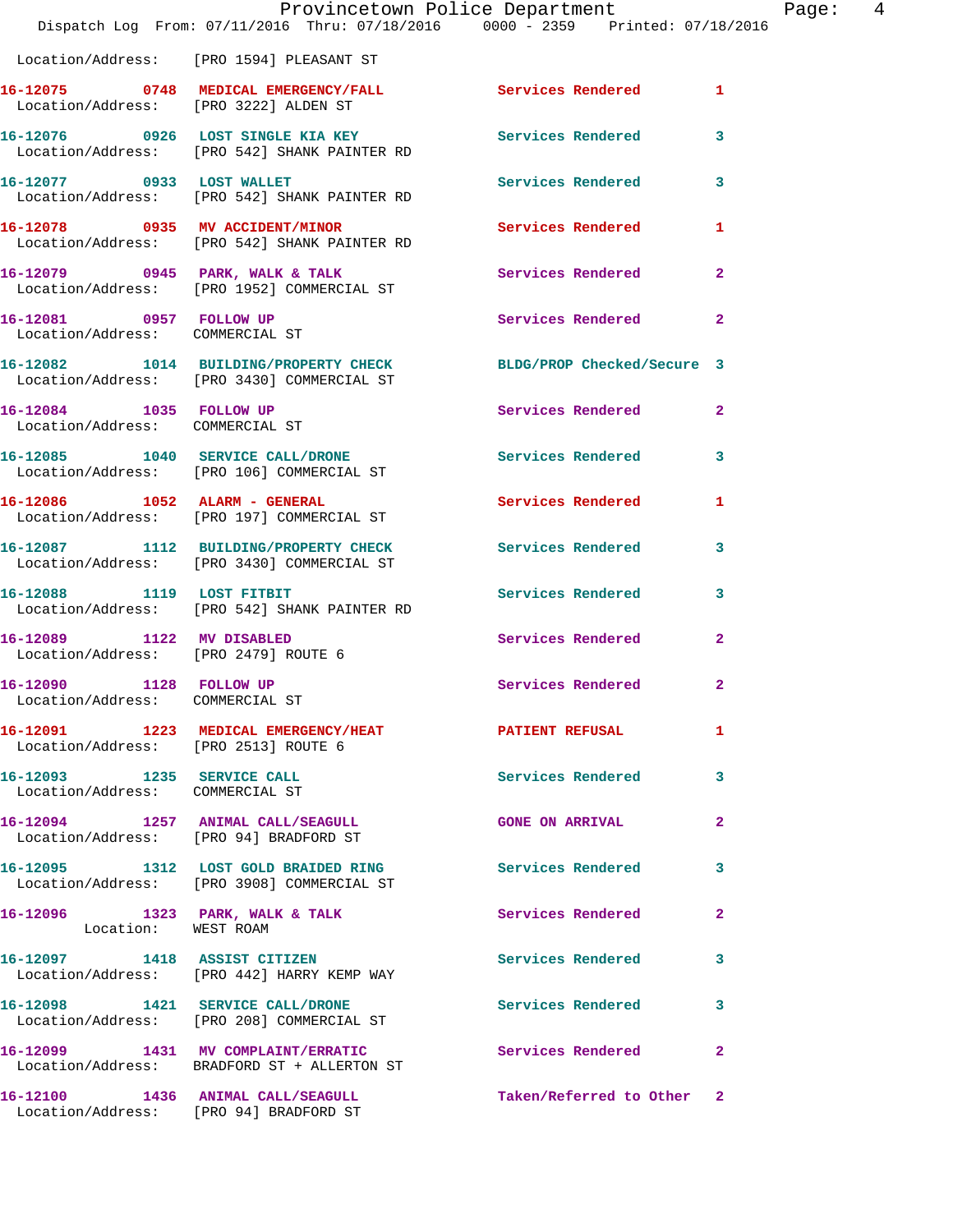**16-12101 1452 COMPLAINT/CEMENT POUR Services Rendered 3**  Location/Address: [PRO 2547] COMMERCIAL ST **16-12102 1521 HAZARDS Services Rendered 2**  Location/Address: [PRO 3781] COMMERCIAL ST 16-12103 1532 PARK, WALK & TALK **Services Rendered** 2 Location/Address: [PRO 105] COMMERCIAL ST **16-12104 1602 SERVE SUMMONS Could Not Locate 3**  Location/Address: [PRO 2283] COMMERCIAL ST **16-12105 1640 BUILDING/PROPERTY CHECK Services Rendered 3**  Location/Address: [PRO 2483] COMMERCIAL ST 16-12106 1642 SUSPICIOUS ACTIVITY **16-12106** Services Rendered 2 Location/Address: [PRO 383] COMMERCIAL ST **16-12107 1653 VERBAL/TAIL LIGHT VERBAL WARNING 3**  Location/Address: [PRO 2479] ROUTE 6 **16-12108 1708 MV OBSERVANCE / ASSIGNMENT Services Rendered 3**  Location/Address: [PRO 3440] ROUTE 6 **16-12109 1711 BURGLAR ALARM BLDG/PROP Checked/Secure 1**  Location/Address: [PRO 45] COMMERCIAL ST **16-12110 1732 PHONE OUTAGE Services Rendered 3**  Location/Address: [PRO 542] SHANK PAINTER RD **16-12111 1733 BUILDING/PROPERTY CHECK BLDG/PROP Checked/Secure 3 1**  Location/Address: [PRO 3317] CEMETERY RD **16-12112 1750 LOST WALLET Services Rendered 3**  Location/Address: [PRO 569] WINSLOW ST **16-12113 1755 FEVER/TRANSPORT Transported to Hospital 1**  Location/Address: [PRO 1218] COMMERCIAL ST **16-12114 1759 FOUND CREDIT CARDS Services Rendered 3**  Location: [PRO 3431] LOPES SQUARE **16-12115 1845 FALL/POV TRANSPORT Services Rendered 1**  Location/Address: FRANKLIN ST + RACE RD **16-12117 1914 BAR CHECK Services Rendered 2**  Location/Address: [PRO 3837] COMMERCIAL ST **16-12116 1915 OPEN DOOR BLDG/PROP Checked/Secure 3**  Location/Address: [PRO 447] JEROME SMITH RD **16-12118 1922 ANIMAL CALL Services Rendered 2**  Location/Address: [PRO 550] STANDISH ST **16-12121 1944 MV COMPLAINT Services Rendered 2**  Location/Address: [PRO 1830] BRADFORD ST 16-12122 2003 PARK, WALK & TALK 2 Services Rendered 2 Location: [PRO 3431] LOPES SQUARE **16-12123 2031 PARKED MVA Services Rendered 1**  Location/Address: [PRO 2041] COMMERCIAL ST **16-12124 2040 BY-LAW VIOLATION VERBAL WARNING 2**  Location/Address: [PRO 3268] GOSNOLD ST **16-12125 2117 DOG FOUND Services Rendered 2**  Location/Address: RYDER ST + COMMERCIAL ST **16-12126 2137 FOUND VISA DEBIT CARD Services Rendered 3** 

Location/Address: [PRO 105] COMMERCIAL ST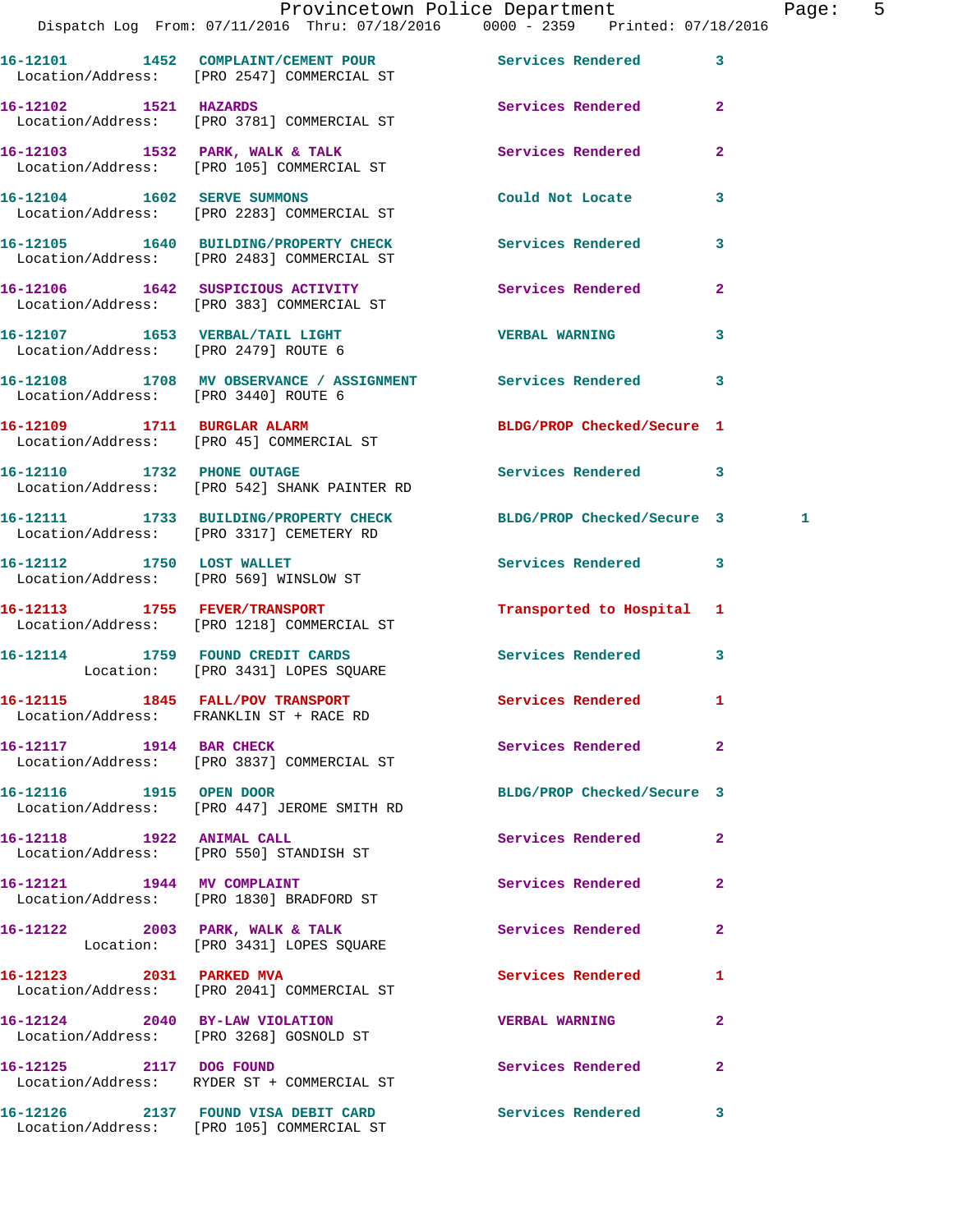| 16-12127 2146                      |      | <b>WELL-BEING CHECK</b><br>Location/Address: [PRO 3430] COMMERCIAL ST        | Services Rendered          | 3 |
|------------------------------------|------|------------------------------------------------------------------------------|----------------------------|---|
| 16-12128                           | 2158 | MV OBSERVANCE / ASSIGNMENT<br>Location/Address: [PRO 3440] ROUTE 6           | Services Rendered          | 3 |
| 16-12129                           | 2208 | <b>BUILDING/PROPERTY CHECK</b><br>Location/Address: [PRO 1638] COMMERCIAL ST | BLDG/PROP Checked/Secure 3 |   |
| 16-12131 2348<br>Location/Address: |      | PARK, WALK & TALK<br>COMMERCIAL ST                                           | Services Rendered          | 2 |
| 2349<br>16-12130                   |      | <b>BURGLAR ALARM</b><br>Location/Address: [PRO 514] RACE POINT RD            | Taken/Referred to Other 1  |   |
| 2353<br>16-12132                   |      | BUILDING/PROPERTY CHECK<br>Location/Address: [PRO 383] COMMERCIAL ST         | BLDG/PROP Checked/Secure 3 |   |

## **For Date: 07/13/2016 - Wednesday**

| 16-12133<br>0004 | BUILDING/PROPERTY CHECK<br>Location/Address: [PRO 440] HARRY KEMP WAY    | BLDG/PROP Checked/Secure 3 |                |                 |
|------------------|--------------------------------------------------------------------------|----------------------------|----------------|-----------------|
| 0009<br>16-12134 | INFO SERVICES - LOBBY<br>Location/Address: [PRO 542] SHANK PAINTER RD    | Services Rendered          | 2              | 32 <sup>°</sup> |
| 16–12135<br>0031 | PARK, WALK & TALK<br>Location/Address: [PRO 105] COMMERCIAL ST           | Services Rendered          | 2              |                 |
| 16–12136<br>0032 | ALARM - FIRE<br>Location/Address: [PRO 3030] TIN PAN ALLEY RD            | Taken/Referred to Other    | $\blacksquare$ |                 |
| 0042<br>16–12137 | MV OBSERVANCE / ASSIGNMENT<br>Location/Address: BRADFORD ST + HOWLAND ST | Services Rendered          | 3              |                 |

**16-12138 0054 VERBAL STOP SIGN/MARKED LANES VERBAL WARNING 3**  Location/Address: ALLERTON ST

**16-12139 0122 WRITTEN WARNING MARKED LANES Citation/Warning Issued 3**  Location/Address: [PRO 37] BRADFORD ST

**16-12140 0204 CROWDS/OVERCROWDING Services Rendered 2**  Location/Address: [PRO 208] COMMERCIAL ST

**16-12141 0205 NOISE COMPLAINT GONE ON ARRIVAL 3**  Location/Address: [PRO 2280] COMMERCIAL ST

**16-12142 0520 BUILDING/PROPERTY CHECK BLDG/PROP Checked/Secure 3**  Location/Address: [PRO 530] SHANK PAINTER RD

**16-12143 0529 MV OBSERVANCE / ASSIGNMENT Services Rendered 3**  Location/Address: ROUTE 6

Location/Address: [PRO 146] COMMERCIAL ST

Location/Address: [PRO 1760] PRISCILLA ALDEN RD

Location/Address: [PRO 550] STANDISH ST

**16-12147 0741 LARCENY /FORGERY/ FRAUD Services Rendered 2**  Location/Address: [PRO 542] SHANK PAINTER RD

Location/Address: [PRO 1978] COMMERCIAL ST

**16-12149 0823 PARKING COMPLAINT / GENERAL Services Rendered 3** 

**16-12144 0559 LOST WALLET Services Rendered 3** 

16-12145 0727 NOISE COMPLAINT SPOKEN TO 3

**16-12146 0728 ANIMAL CALL Services Rendered 2** 

**16-12148 0812 ASSIST CITIZEN/WELL BEING CHEC Services Rendered 3**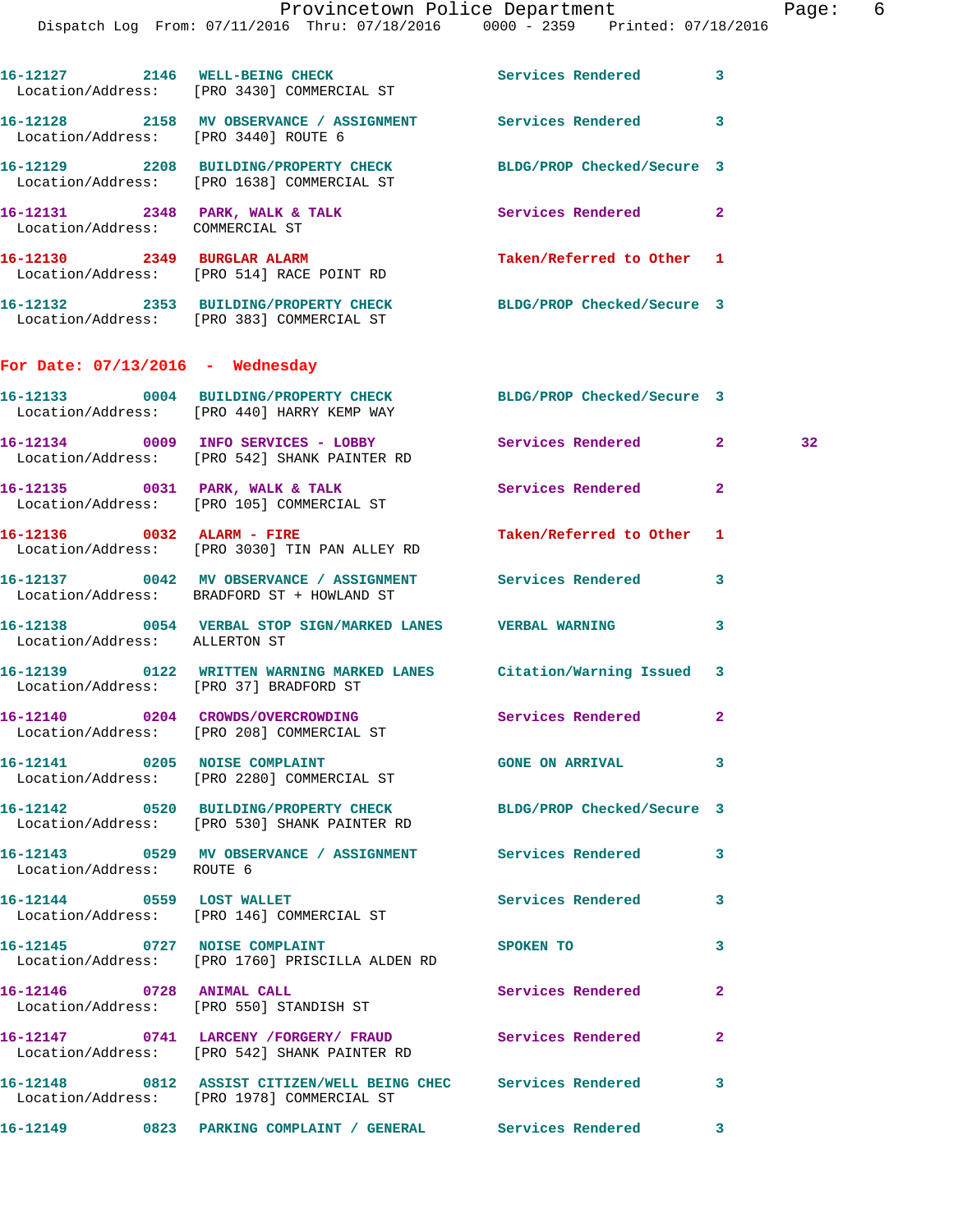|                                      | Dispatch Log From: 07/11/2016 Thru: 07/18/2016 0000 - 2359 Printed: 07/18/2016                             | Provincetown Police Department | Page: 7        |
|--------------------------------------|------------------------------------------------------------------------------------------------------------|--------------------------------|----------------|
|                                      | Location/Address: [PRO 2500] COMMERCIAL ST                                                                 |                                |                |
|                                      | 16-12151 0855 SERVICE CALL/COURT Services Rendered 3<br>Location/Address: [PRO 542] SHANK PAINTER RD       |                                |                |
| Location/Address: [PRO 3287] ROUTE 6 | 16-12152 0917 BUILDING/PROPERTY CHECK BLDG/PROP Checked/Secure 3                                           |                                |                |
|                                      | 16-12153 0947 MV OBSERVANCE / ASSIGNMENT Services Rendered 3<br>Location/Address: SNAIL RD + COMMERCIAL ST |                                |                |
|                                      | 16-12154 1004 SUSPICIOUS ACTIVITY Could Not Locate<br>Location/Address: [PRO 3207] COMMERCIAL ST           |                                | $\overline{2}$ |
|                                      | 16-12155 1008 ANIMAL CALL/QUARANTINE Services Rendered<br>Location/Address: [PRO 1072] PLEASANT ST         |                                | $\mathbf{2}$   |
|                                      | 16-12156 1008 PARKING COMPLAINT / GENERAL Services Rendered 3<br>Location/Address: [PRO 61] BRADFORD ST    |                                |                |
|                                      | 16-12157 1017 ALARM - GENERAL<br>Location/Address: [PRO 1416] PLEASANT ST                                  | Services Rendered              | $\mathbf{1}$   |
|                                      | 16-12158 1036 MV STOP<br>Location/Address: CENTER ST + BRADFORD ST                                         | SPOKEN TO                      | 3              |
|                                      | 16-12159 1100 PARK, WALK & TALK 1988 Services Rendered<br>Location/Address: [PRO 537] SHANK PAINTER RD     |                                | $\overline{2}$ |
|                                      | 16-12160 1147 MV ACCIDENT<br>Location/Address: [PRO 3456] RYDER ST EXT                                     | Services Rendered 1            |                |
|                                      | 16-12161 1205 PARK, WALK & TALK<br>Location/Address: [PRO 105] COMMERCIAL ST                               | <b>Services Rendered</b>       | $\overline{2}$ |
| Refer To Accident: 16-34-AC          | 16-12162 1227 MV HIT & RUN<br>Location/Address: [PRO 356] COMMERCIAL ST                                    | Services Rendered              | $\mathbf{2}$   |
|                                      | 16-12163 1313 BUILDING/PROPERTY CHECK Services Rendered<br>Location/Address: [PRO 2500] COMMERCIAL ST      |                                | 3              |
|                                      | 16-12164 1322 ASSIST CITIZEN<br>Location/Address: [PRO 3033] COMMERCIAL ST                                 | SPOKEN TO                      |                |
|                                      | 16-12165 1359 SERVICE CALL/FINGERPRINTS Services Rendered<br>Location/Address: [PRO 542] SHANK PAINTER RD  |                                | 3              |
|                                      | 16-12166 1407 BUILDING/PROPERTY CHECK<br>Location/Address: [PRO 2898] JEROME SMITH RD                      | <b>Services Rendered</b>       | 3              |
|                                      | 16-12167 1409 KEEP THE PEACE<br>Location/Address: [PRO 120] COMMERCIAL ST                                  | Services Rendered              | $\mathbf{2}$   |
|                                      | 16-12168 1542 BUILDING/PROPERTY CHECK<br>Location/Address: [PRO 433] RYDER ST EXT                          | BLDG/PROP Checked/Secure 3     |                |
|                                      | 16-12169 1549 PARK, WALK & TALK<br>Location/Address: [PRO 105] COMMERCIAL ST                               | Services Rendered              | $\overline{2}$ |
| 16-12170 1620 CODE 99                | Location/Address: [PRO 2333] TELEGRAPH HILL RD                                                             | Services Rendered              | $\mathbf{1}$   |
|                                      | 16-12171 1631 FALL/RESCUE<br>Location/Address: [PRO 2539] RYDER ST EXT                                     | <b>PATIENT REFUSAL</b>         | 1              |
| 16-12173 1658 DOG COMPLAINT          | Location/Address: [PRO 3259] MACMILLAN WHARF                                                               | Services Rendered              | $\overline{2}$ |
|                                      | 16-12174 1730 FOUND WALLET<br>Location/Address: [PRO 2728] COMMERCIAL ST                                   | Services Rendered              | 3              |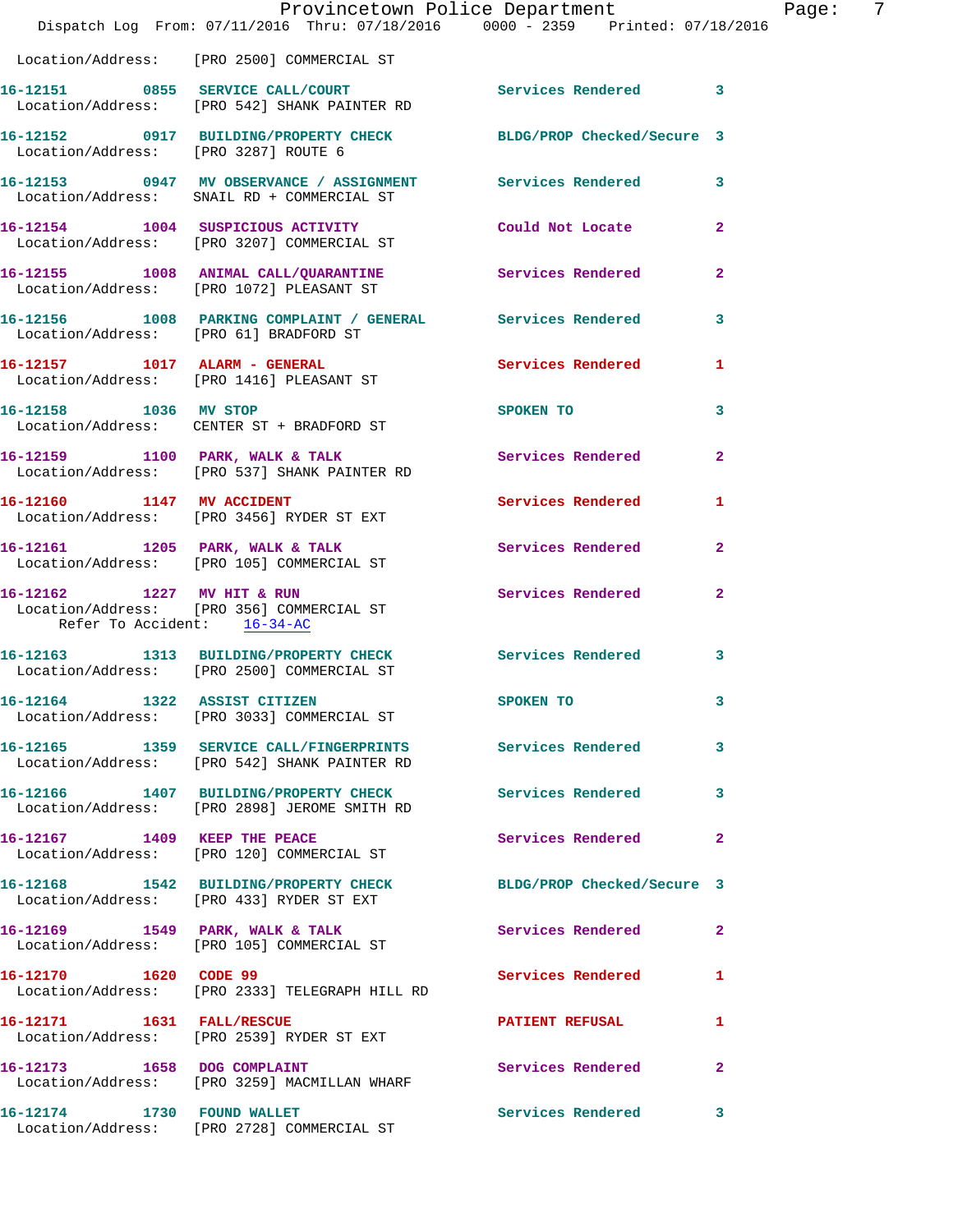Dispatch Log From: 07/11/2016 Thru: 07/18/2016 0000 - 2359 Printed: 07/18/2016

|                                                               | 16-12178 1846 HAZARDS/GAS ODOR Could Not Locate<br>Location/Address: [PRO 341] COMMERCIAL ST                   |                            | $\overline{2}$ |    |
|---------------------------------------------------------------|----------------------------------------------------------------------------------------------------------------|----------------------------|----------------|----|
|                                                               | 16-12179 1851 LOST IPHONE/LOCATED Services Rendered<br>Location/Address: [PRO 542] SHANK PAINTER RD            |                            | 3              | 1  |
|                                                               | 16-12181 2008 BUILDING/PROPERTY CHECK<br>Location/Address: [PRO 2898] JEROME SMITH RD                          | BLDG/PROP Checked/Secure 3 |                |    |
|                                                               | 16-12182 2024 BUILDING/PROPERTY CHECK BLDG/PROP Checked/Secure 3<br>Location/Address: [PRO 3430] COMMERCIAL ST |                            |                |    |
|                                                               | 16-12183 2054 BUILDING/PROPERTY CHECK<br>Location/Address: [PRO 3259] MACMILLAN WHARF                          | BLDG/PROP Checked/Secure 3 |                |    |
|                                                               | 16-12184 2109 SERVICE CALL<br>Location/Address: [PRO 2581] COMMERCIAL ST                                       | Services Rendered          | 3              |    |
|                                                               | 16-12185 2212 BUILDING/PROPERTY CHECK<br>Location/Address: [PRO 1952] COMMERCIAL ST                            | BLDG/PROP Checked/Secure 3 |                |    |
|                                                               | 16-12186 2246 FACIAL INJURIES/TRANSPORT Transported to Hospital 1<br>Location/Address: [PRO 2520] PRINCE ST    |                            |                |    |
| Location/Address: [PRO 2513] ROUTE 6                          | 16-12187 2305 MV OBSERVANCE / ASSIGNMENT Services Rendered                                                     |                            | 3              |    |
| 16-12188 2322 MV STOP                                         | Location/Address: [PRO 2521] ROUTE 6                                                                           | <b>VERBAL WARNING</b>      | 3              |    |
|                                                               | 16-12189 2325 BUILDING/PROPERTY CHECK Services Rendered<br>Location/Address: [PRO 3259] MACMILLAN WHARF        |                            | 3              |    |
|                                                               | 16-12190 2325 BIKE ACCIDENT/TRANSPORT<br>Location/Address: [PRO 1805] COMMERCIAL ST                            | Transported to Hospital    | 2              |    |
| 16-12191 2334 MV STOP<br>Location/Address: [PRO 2521] ROUTE 6 |                                                                                                                | <b>VERBAL WARNING</b>      | 3              |    |
| 16-12192 2349 MV DISABLED                                     | Location/Address: [PRO 2520] PRINCE ST                                                                         | Taken/Referred to Other    | $\mathbf{2}$   |    |
|                                                               | 16-12193 2356 MV STOP<br>Location/Address: ANTHONY ST + BRADFORD ST                                            | <b>VERBAL WARNING</b>      | 3              |    |
| For Date: $07/14/2016$ - Thursday                             |                                                                                                                |                            |                |    |
|                                                               | 16-12194 0002 BUILDING/PROPERTY CHECK BLDG/PROP Checked/Secure 3<br>Location/Address: [PRO 105] COMMERCIAL ST  |                            |                |    |
|                                                               | 16-12195 0015 BUILDING/PROPERTY CHECK<br>Location/Address: [PRO 447] JEROME SMITH RD                           | BLDG/PROP Checked/Secure 3 |                |    |
|                                                               | 16-12196 0021 INFO SERVICES - LOBBY<br>Location/Address: [PRO 542] SHANK PAINTER RD                            | Services Rendered          | $\mathbf{2}$   | 34 |
| 16-12197 0046 MV STOP                                         | Location/Address: [PRO 60] BRADFORD ST                                                                         | <b>VERBAL WARNING</b>      | 3              |    |
|                                                               | 16-12198 0056 MV OBSERVANCE / ASSIGNMENT Services Rendered<br>Location/Address: BRADFORD ST + HOWLAND ST       |                            | 3              |    |
|                                                               | 16-12199 0100 TRAFFIC CONTROL<br>Location/Address: [PRO 3456] RYDER ST EXT                                     | <b>Services Rendered</b>   | 3              |    |
| Location/Address: [PRO 94] BRADFORD ST                        | 16-12200 0108 MV OBSERVANCE / ASSIGNMENT Services Rendered                                                     |                            | 3              |    |
|                                                               | 16-12201 0108 PARK, WALK & TALK Services Rendered                                                              |                            | $\mathbf{2}$   |    |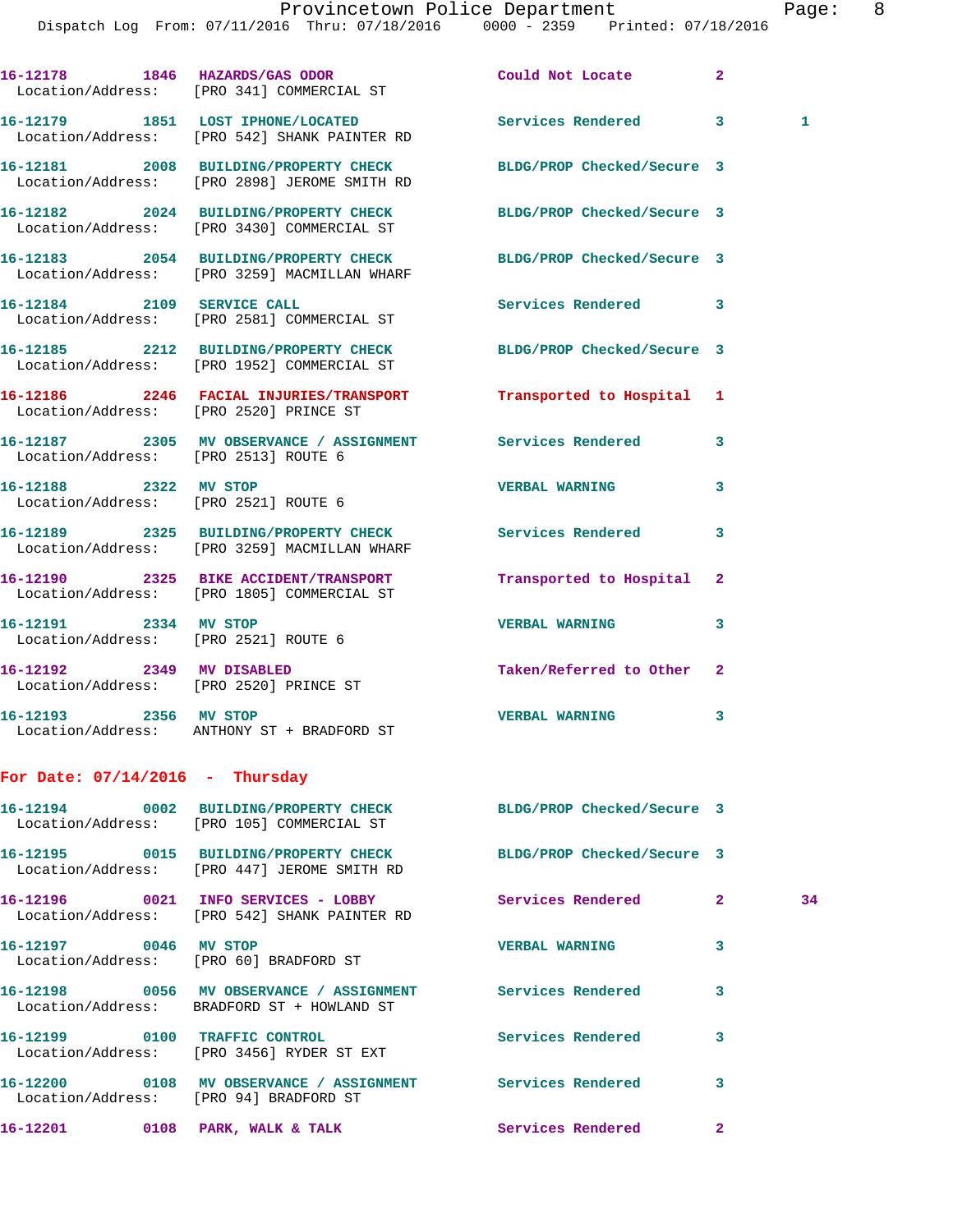|                                                                 | Provincetown Police Department<br>Dispatch Log From: 07/11/2016 Thru: 07/18/2016 0000 - 2359 Printed: 07/18/2016 |                            |              |
|-----------------------------------------------------------------|------------------------------------------------------------------------------------------------------------------|----------------------------|--------------|
|                                                                 | Location/Address: [PRO 105] COMMERCIAL ST                                                                        |                            |              |
| 16-12202 0112 MV STOP<br>Location/Address: [PRO 57] BRADFORD ST |                                                                                                                  | <b>VERBAL WARNING</b>      | 3            |
| 16-12203 0133 MV STOP                                           | Location/Address: [PRO 57] BRADFORD ST                                                                           | <b>VERBAL WARNING</b>      | 3            |
|                                                                 | 16-12204 0140 ASSIST CITIZEN<br>Location/Address: KENDALL LN + BRADFORD ST                                       | <b>Services Rendered</b>   | 3            |
|                                                                 | 16-12205 0149 BUILDING/PROPERTY CHECK<br>Location/Address: [PRO 2194] COMMERCIAL ST                              | BLDG/PROP Checked/Secure 3 |              |
| 16-12206 0158 MV STOP                                           | Location/Address: DYER ST + BRADFORD ST                                                                          | <b>VERBAL WARNING</b>      | 3            |
|                                                                 | 16-12207 0202 BUILDING/PROPERTY CHECK<br>Location/Address: [PRO 1638] COMMERCIAL ST                              | BLDG/PROP Checked/Secure 3 |              |
|                                                                 | 16-12208 0237 BUILDING/PROPERTY CHECK<br>Location/Address: [PRO 444] HIGH POLE HILL                              | BLDG/PROP Checked/Secure 3 |              |
|                                                                 | 16-12209 0352 RESIDENTIAL BURGLAR<br>Location/Address: [PRO 1223] COMMERCIAL ST                                  | BLDG/PROP Checked/Secure 1 |              |
|                                                                 | 16-12210 0421 BUILDING/PROPERTY CHECK<br>Location/Address: [PRO 2483] COMMERCIAL ST                              | <b>Services Rendered</b>   | 3            |
| Location/Address: [PRO 2519] ROUTE 6                            | 16-12211 0513 MV OBSERVANCE / ASSIGNMENT Services Rendered                                                       |                            | 3            |
| Location/Address: ROUTE 6                                       | 16-12212 0523 MV OBSERVANCE / ASSIGNMENT Services Rendered                                                       |                            | 3            |
|                                                                 | 16-12213 0550 MEDICAL EMERGENCY<br>Location/Address: [PRO 442] HARRY KEMP WAY                                    | Services Rendered          | 1            |
|                                                                 | 16-12215 0734 BUILDING/PROPERTY CHECK<br>Location/Address: [PRO 3430] COMMERCIAL ST                              | Services Rendered          | 3            |
| 16-12221                                                        | 0738 BUILDING/PROPERTY CHECK<br>Location/Address: [PRO 2898] JEROME SMITH RD                                     | Services Rendered          | 3            |
| 16-12217 0750 LOOSE DOG                                         | Location/Address: [PRO 3259] MACMILLAN WHARF                                                                     | Services Rendered          | $\mathbf{2}$ |
|                                                                 | 16-12222 0813 MV OBSERVANCE / ASSIGNMENT Services Rendered<br>Location/Address: HIGH POLE HL + BRADFORD ST       |                            | 3            |
| 16-12223 0813 BY-LAW VIOLATION                                  | Location/Address: [PRO 3296] SHANK PAINTER RD                                                                    | <b>SPOKEN TO</b>           | $\mathbf{2}$ |
| 16-12224 0814 COURT                                             | Location: [ORL] ORLEANS DISTRICT COURT                                                                           | Services Rendered          | 3            |
| Location/Address: [PRO 2479] ROUTE 6                            | 16-12225 0832 INJURED TURTLE DOVE                                                                                | <b>Services Rendered</b>   | $\mathbf{2}$ |
| $16 - 12226$ 0903 D.O.T.                                        | Location/Address: [PRO 440] HARRY KEMP WAY                                                                       | Transported to Hospital    | 1            |
| 16-12227 0920 FOUND IPHONE 6                                    | Location/Address: [PRO 542] SHANK PAINTER RD                                                                     | <b>Services Rendered</b>   | 3            |
| 16-12229 0928 LOOSE DOG                                         | Location/Address: [PRO 376] COMMERCIAL ST                                                                        | FOLLOW UP                  | $\mathbf{2}$ |
| Location/Address: [PRO 3287] ROUTE 6                            | 16-12230 0929 BUILDING/PROPERTY CHECK BLDG/PROP Checked/Secure 3                                                 |                            |              |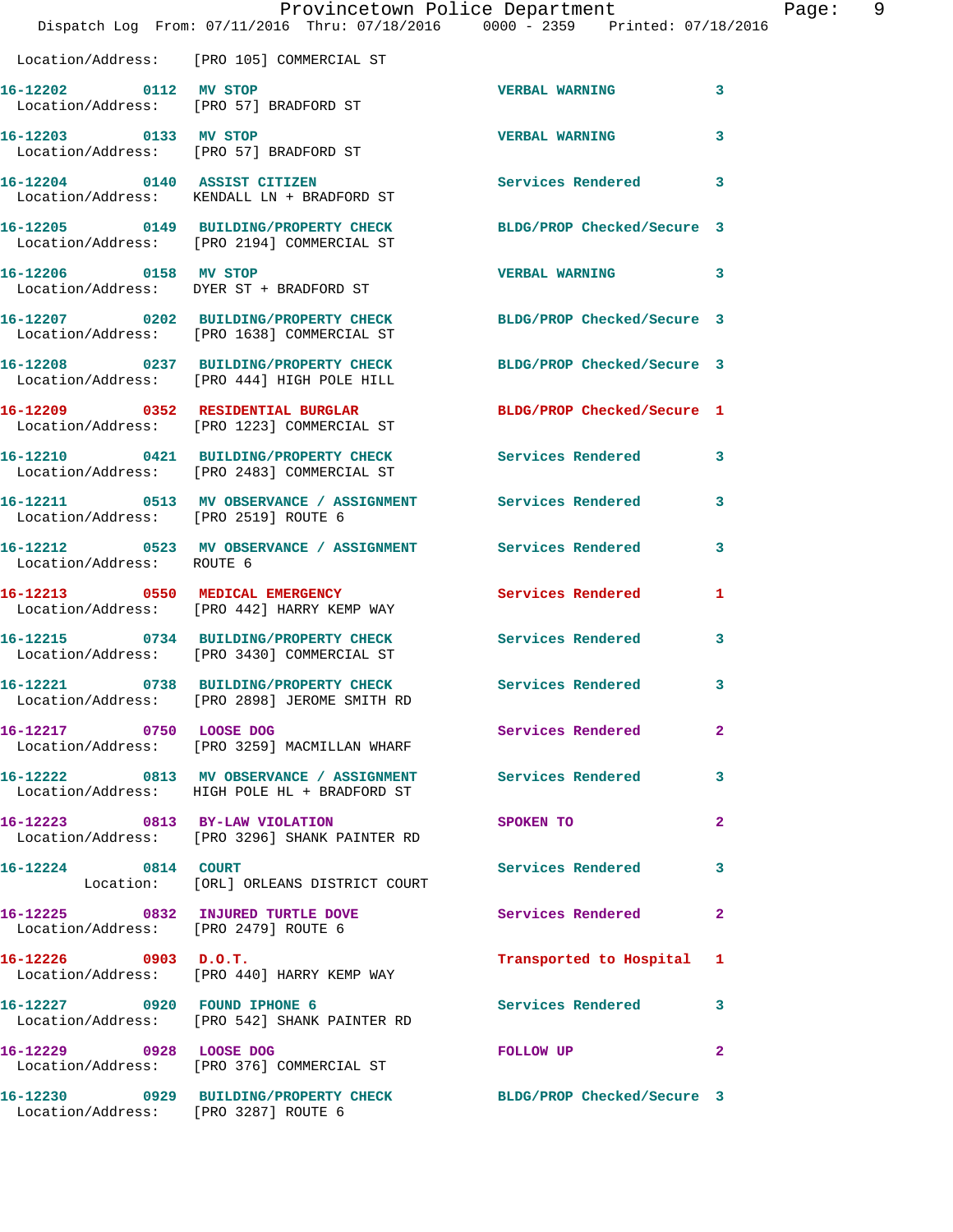|                            | Dispatch Log From: 07/11/2016 Thru: 07/18/2016 0000 - 2359 Printed: 07/18/2016                                  | Provincetown Police Department |                | Page: 10 |  |
|----------------------------|-----------------------------------------------------------------------------------------------------------------|--------------------------------|----------------|----------|--|
|                            |                                                                                                                 |                                |                |          |  |
|                            | 16-12232 1008 MV STOP<br>Location/Address: [PRO 2521] ROUTE 6                                                   | <b>VERBAL WARNING</b>          | 3              |          |  |
|                            | 16-12233 1014 MV HIT & RUN<br>Location/Address: [PRO 1330] COMMERCIAL ST                                        | Services Rendered              | $\mathbf{2}$   |          |  |
|                            | 16-12234 1018 MV STOP<br>Location/Address: [PRO 413] CONWELL ST                                                 | Citation/Warning Issued 3      |                |          |  |
|                            | 16-12235 1023 MEDICAL EMERGENCY<br>Location/Address: RYDER ST + COMMERCIAL ST                                   | PATIENT REFUSAL                | 1              |          |  |
|                            | 16-12236 1044 MV HIT & RUN<br>Location/Address: [PRO 2977] COMMERCIAL ST                                        | Services Rendered              | $\overline{2}$ |          |  |
| Refer To $P/C$ : 16-176-AR | 16-12237 1102 DISORDERLY/IP<br>Location/Address: [PRO 105] COMMERCIAL ST                                        | Arrest(s) Made                 | $\overline{2}$ |          |  |
|                            | 16-12238 1118 FOLLOW UP<br>Location/Address: [PRO 3259] MACMILLAN WHARF                                         | Citation/Warning Issued 2      |                |          |  |
|                            | 16-12239 1213 MV ACCIDENT/MINOR<br>Location/Address: [PRO 433] RYDER ST EXT                                     | <b>Services Rendered</b>       | 1              |          |  |
|                            | 16-12240 1251 MEDICAL EMERGENCY<br>Location/Address: [PRO 440] HARRY KEMP WAY                                   | Transported to Hospital        | 1              |          |  |
|                            | 16-12241 1415 DOG<br>Location/Address: [PRO 324] COMMERCIAL ST                                                  | Could Not Locate               | $\overline{2}$ |          |  |
|                            | 16-12242 1439 FACIAL LACERATIONS/FIRST AID Services Rendered<br>Location/Address: [PRO 1892] SHANK PAINTER RD   |                                | $\mathbf{1}$   |          |  |
|                            | 16-12243 1443 UNKNOWN MEDICAL/EVALUATION Services Rendered<br>Location/Address: [PRO 2698] COMMERCIAL ST        |                                | 1              |          |  |
|                            | 16-12244 1517 ABDOMINAL PAINS<br>Location/Address: [PRO 1304] BROWNE ST                                         | Transported to Hospital 1      |                |          |  |
|                            | 16-12245 1537 FALL/FOOT INJURY<br>Location/Address: [PRO 2672] COMMERCIAL ST                                    | PATIENT REFUSAL                | 1              |          |  |
|                            | 16-12246 1556 TRAFFIC CONTROL<br>Location/Address: RYDER ST + BRADFORD ST                                       | <b>Services Rendered</b>       | 3              |          |  |
|                            | 16-12247 1709 MV OBSERVANCE / ASSIGNMENT Services Rendered<br>Location/Address: ROUTE 6 + HOWLAND ST            |                                | 3              |          |  |
|                            | 16-12248 1734 BATTERY PACK/DISPATCH<br>Location/Address: [PRO 542] SHANK PAINTER RD                             | Services Rendered              | 3              |          |  |
|                            | 16-12249 1804 BUILDING/PROPERTY CHECK BLDG/PROP Checked/Secure 3<br>Location/Address: [PRO 447] JEROME SMITH RD |                                |                |          |  |
| 16-12250 1832 MV HIT & RUN | Location/Address: [PRO 2214] CONWELL ST                                                                         | Services Rendered              | $\overline{2}$ |          |  |
|                            | 16-12252 1843 FOUND TD BANK CARD<br>Location: [PRO 3431] LOPES SQUARE                                           | Services Rendered              | 3              |          |  |
|                            | 16-12256 1929 SPEAK TO OFFICER<br>Location/Address: [PRO 356] COMMERCIAL ST                                     | SPOKEN TO                      | 3              |          |  |
|                            | 16-12258 2137 ASSIST TRURO MVA<br>Location/Address: [PRO 1892] SHANK PAINTER RD                                 | Services Rendered              | 3              |          |  |
|                            | 16-12260 2142 MUTUAL AID/RESCUE COVERAGE<br>Location/Address: [PRO 1892] SHANK PAINTER RD                       | Transported to Hospital        | 3              |          |  |
|                            | 16-12261 2145 DISLOCATED HIP/TRANSPORT Transported to Hospital 1                                                |                                |                |          |  |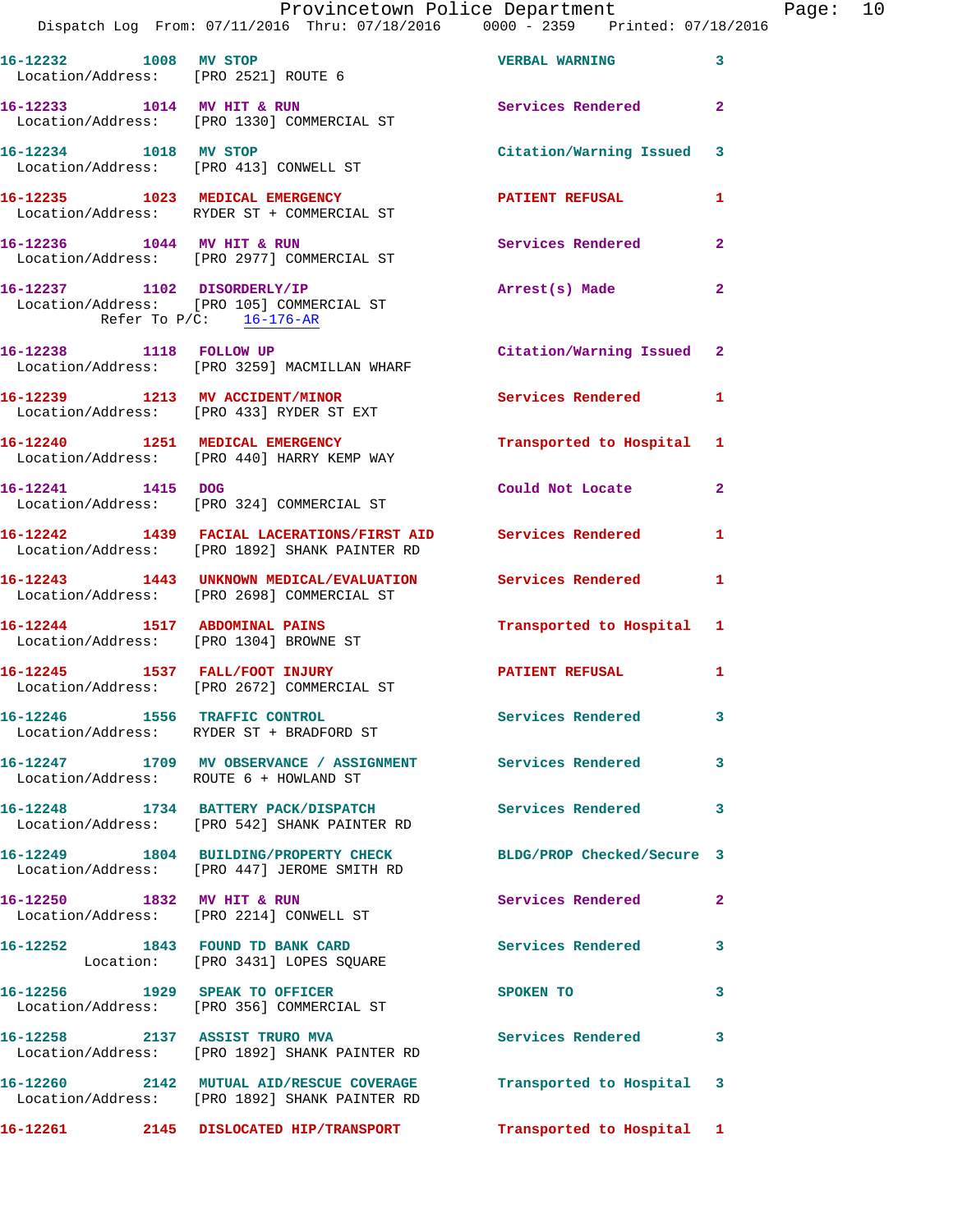|                                                              |                                                                                                                | Provincetown Police Department The Rage: 11<br>Dispatch Log From: 07/11/2016 Thru: 07/18/2016 0000 - 2359 Printed: 07/18/2016 |    |
|--------------------------------------------------------------|----------------------------------------------------------------------------------------------------------------|-------------------------------------------------------------------------------------------------------------------------------|----|
|                                                              | Location/Address: [PRO 821] COMMERCIAL ST                                                                      |                                                                                                                               |    |
|                                                              | 16-12262 2150 MUTUAL AID/TRAFFIC COVERAGE Services Rendered 3<br>Location/Address: [PRO 3162] ROUTE 6 ST       |                                                                                                                               |    |
|                                                              | 16-12264 2340 BUILDING/PROPERTY CHECK Services Rendered 3<br>Location/Address: [PRO 440] HARRY KEMP WAY        |                                                                                                                               |    |
|                                                              | 16-12265 2347 BUILDING/PROPERTY CHECK No Action Required 3<br>Location/Address: [PRO 356] COMMERCIAL ST        |                                                                                                                               |    |
|                                                              | 16-12266 2355 BUILDING/PROPERTY CHECK BLDG/PROP Checked/Secure 3<br>Location/Address: [PRO 1638] COMMERCIAL ST |                                                                                                                               |    |
| For Date: $07/15/2016$ - Friday                              |                                                                                                                |                                                                                                                               |    |
| 16-12267 0015 SERVICE CALL<br>Location/Address: RAILROAD AVE |                                                                                                                | Services Rendered 3                                                                                                           |    |
|                                                              | 16-12268 0016 MV OBSERVANCE / ASSIGNMENT Services Rendered 3<br>Location/Address: BRADFORD ST + RYDER ST       |                                                                                                                               |    |
| Location/Address: [PRO 3440] ROUTE 6                         | 16-12269 0022 MV OBSERVANCE / ASSIGNMENT Services Rendered 3                                                   |                                                                                                                               |    |
|                                                              | 16-12271 0027 MV STOP<br>Location/Address: [PRO 242] COMMERCIAL ST                                             | <b>VERBAL WARNING</b><br>$\mathbf{3}$                                                                                         |    |
| Refer To Arrest: 16-178-AR                                   | 16-12272 0035 MV STOP<br>Location/Address: [PRO 1566] CONWELL ST                                               | Arrest(s) Made 3                                                                                                              |    |
|                                                              | 16-12273 0048 NOISE COMPLAINT<br>Location/Address: [PRO 329] COMMERCIAL ST                                     | SPOKEN TO<br>3                                                                                                                |    |
|                                                              | 16-12274 0120 ALARM - GENERAL<br>Location/Address: [PRO 514] RACE POINT RD                                     | No Action Required 1                                                                                                          |    |
|                                                              | 16-12275 0256 LOBBY TRAFFIC<br>Location/Address: [PRO 542] SHANK PAINTER RD                                    | Services Rendered 2                                                                                                           | 26 |
|                                                              | 16-12276 0306 FOUND WALLET<br>Location/Address: [PRO 542] SHANK PAINTER RD                                     | Services Rendered 3                                                                                                           |    |
|                                                              | 16-12277 0344 BUILDING/PROPERTY CHECK BLDG/PROP Checked/Secure 3<br>Location/Address: [PRO 356] COMMERCIAL ST  |                                                                                                                               |    |
|                                                              | 16-12278 0523 BUILDING/PROPERTY CHECK<br>Location/Address: [PRO 1780] JOHNSON ST                               | BLDG/PROP Checked/Secure 3                                                                                                    |    |
|                                                              | 16-12279 0532 ALARM - GENERAL<br>Location/Address: [PRO 1245] SEASHORE PARK DR                                 | False Alarm <b>Exercise Service Service</b><br>1                                                                              |    |
|                                                              | 16-12280 0538 BUILDING/PROPERTY CHECK<br>Location/Address: [PRO 1325] COMMERCIAL ST                            | BLDG/PROP Checked/Secure 3                                                                                                    |    |
| 16-12281 0745 PET BIN                                        | Location/Address: [PRO 3296] SHANK PAINTER RD                                                                  | Services Rendered 2                                                                                                           |    |
|                                                              | 16-12282 0826 BUILDING/PROPERTY CHECK Services Rendered 3<br>Location/Address: [PRO 3259] MACMILLAN WHARF      |                                                                                                                               |    |
| Location/Address: [PRO 3287] ROUTE 6                         | 16-12283 0843 BUILDING/PROPERTY CHECK                                                                          | BLDG/PROP Checked/Secure 3                                                                                                    |    |
| Location/Address: [PRO 571] ALDEN ST                         | 16-12285 1007 BUILDING/PROPERTY CHECK BLDG/PROP Checked/Secure 3                                               |                                                                                                                               |    |
|                                                              | 16-12286 1013 BUILDING/PROPERTY CHECK Services Rendered 3<br>Location/Address: [PRO 2898] JEROME SMITH RD      |                                                                                                                               |    |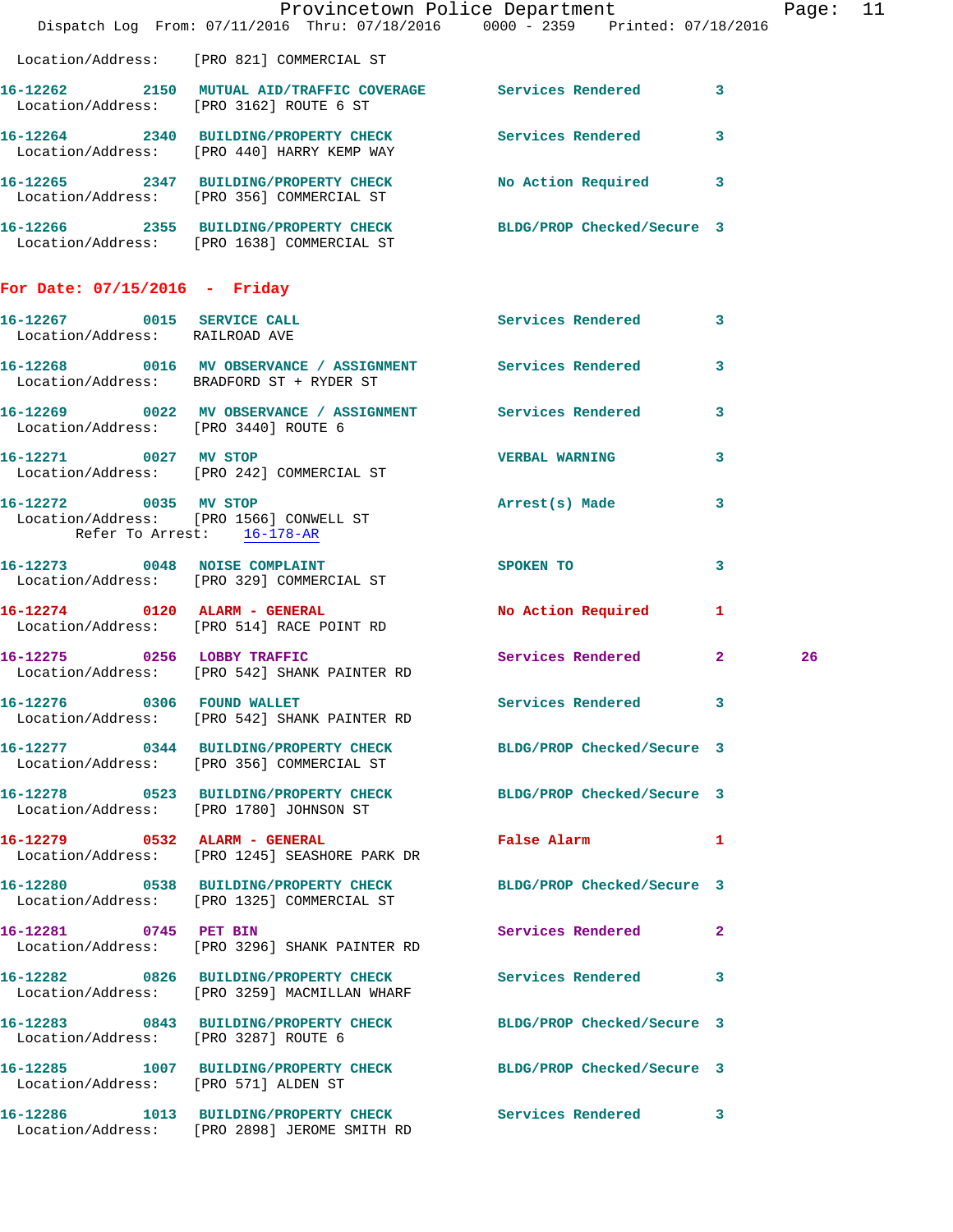| Location/Address: SHANK PAINTER RD                               | 16-12287 1017 MV OBSERVANCE / ASSIGNMENT Services Rendered 3                                      |                           |                |
|------------------------------------------------------------------|---------------------------------------------------------------------------------------------------|---------------------------|----------------|
| 16-12288 1037 MV DISABLED                                        | Location/Address: [PRO 3250] COMMERCIAL ST                                                        | Services Rendered         | $\overline{2}$ |
| 16-12289 1039 COMMERCIAL FIRE<br>Location/Address: COMMERCIAL ST |                                                                                                   | False Alarm               | $\mathbf{1}$   |
| 16-12290 1042 FIRE ALARM                                         | Location/Address: [PRO 539] SHANK PAINTER RD                                                      | False Alarm               | 1              |
| 16-12291 1051 COMPLAINT<br>Location/Address: WEST VINE ST        |                                                                                                   | SPOKEN TO                 | $\mathbf{3}$   |
|                                                                  | 16-12292 1054 TRAFFIC CONTROL<br>Location/Address: TREMONT ST + WEST VINE ST                      | <b>Services Rendered</b>  | $\mathbf{3}$   |
| 16-12293 1109 MV ACCIDENT                                        | Location/Address: [PRO 3456] RYDER ST EXT                                                         | Services Rendered         | 1              |
| Location/Address: COMMERCIAL ST                                  | 16-12294 1224 PARK, WALK & TALK                                                                   | <b>Services Rendered</b>  | $\mathbf{2}$   |
|                                                                  | 16-12295 1224 MV ACCIDENT/MINOR<br>Location/Address: [PRO 3489] COMMERCIAL ST                     | <b>Services Rendered</b>  | $\mathbf{1}$   |
|                                                                  | 16-12296 1231 MEDICAL EMERGENCY<br>Location/Address: [PRO 2490] PROVINCELANDS RD                  | Transported to Hospital 1 |                |
|                                                                  | 16-12297 1244 ANIMAL CALL/DOG BITE<br>Location/Address: [PRO 1793] BRADFORD ST                    | Investigated              | $\mathbf{2}$   |
| 16-12298 1248 MV STOP                                            | Location/Address: COMMERCIAL ST + STANDISH ST                                                     | <b>VERBAL WARNING</b>     | $\mathbf{3}$   |
|                                                                  | 16-12299 1309 LOST NJ LICENSE<br>Location/Address: [PRO 542] SHANK PAINTER RD                     | Services Rendered         | 3              |
| 16-12301 1324 ANIMAL CALL                                        | Location/Address: [PRO 1793] BRADFORD ST                                                          | <b>Services Rendered</b>  | $\overline{2}$ |
|                                                                  | 16-12302 1328 ALARM - GENERAL<br>Location/Address: [PRO 1106] BAYBERRY AVE                        | No Action Required 1      |                |
|                                                                  | 16-12303 1440 MEDICAL EMERGENCY<br>Location/Address: [PRO 440] HARRY KEMP WAY                     | Transported to Hospital 1 |                |
|                                                                  | 16-12305 1527 WATER INJURY/RESCUE<br>Location/Address: [PRO 2033] JEROME SMITH RD                 | PATIENT REFUSAL           | $\mathbf{1}$   |
| 16-12306 1540 BIKE ACCIDENT<br>Location/Address: BLUEBERRY AVE   |                                                                                                   | Transported to Hospital 2 |                |
|                                                                  | 16-12308 1620 MEDICAL EMERGENCY<br>Location/Address: [PRO 515] RACE POINT RD                      | Transported to Hospital 1 |                |
|                                                                  | 16-12307 1621 PLATE VIOLATION<br>Location/Address: [PRO 2966] COMMERCIAL ST                       | <b>VERBAL WARNING</b>     | $\overline{3}$ |
|                                                                  | 16-12310 1630 PARK, WALK & TALK<br>Location/Address: [PRO 175] COMMERCIAL ST                      | <b>Services Rendered</b>  | $\overline{a}$ |
| 16-12311 1651 FOUND PURSE                                        | Location/Address: [PRO 75] CAPTAIN BERTIES WAY                                                    | <b>Services Rendered</b>  | 3              |
|                                                                  | 16-12312 1656 SERVE RESTRAINING ORDER Could Not Locate<br>Location/Address: [PRO 2830] WINSTON CT |                           | $\mathbf{2}$   |
|                                                                  |                                                                                                   |                           |                |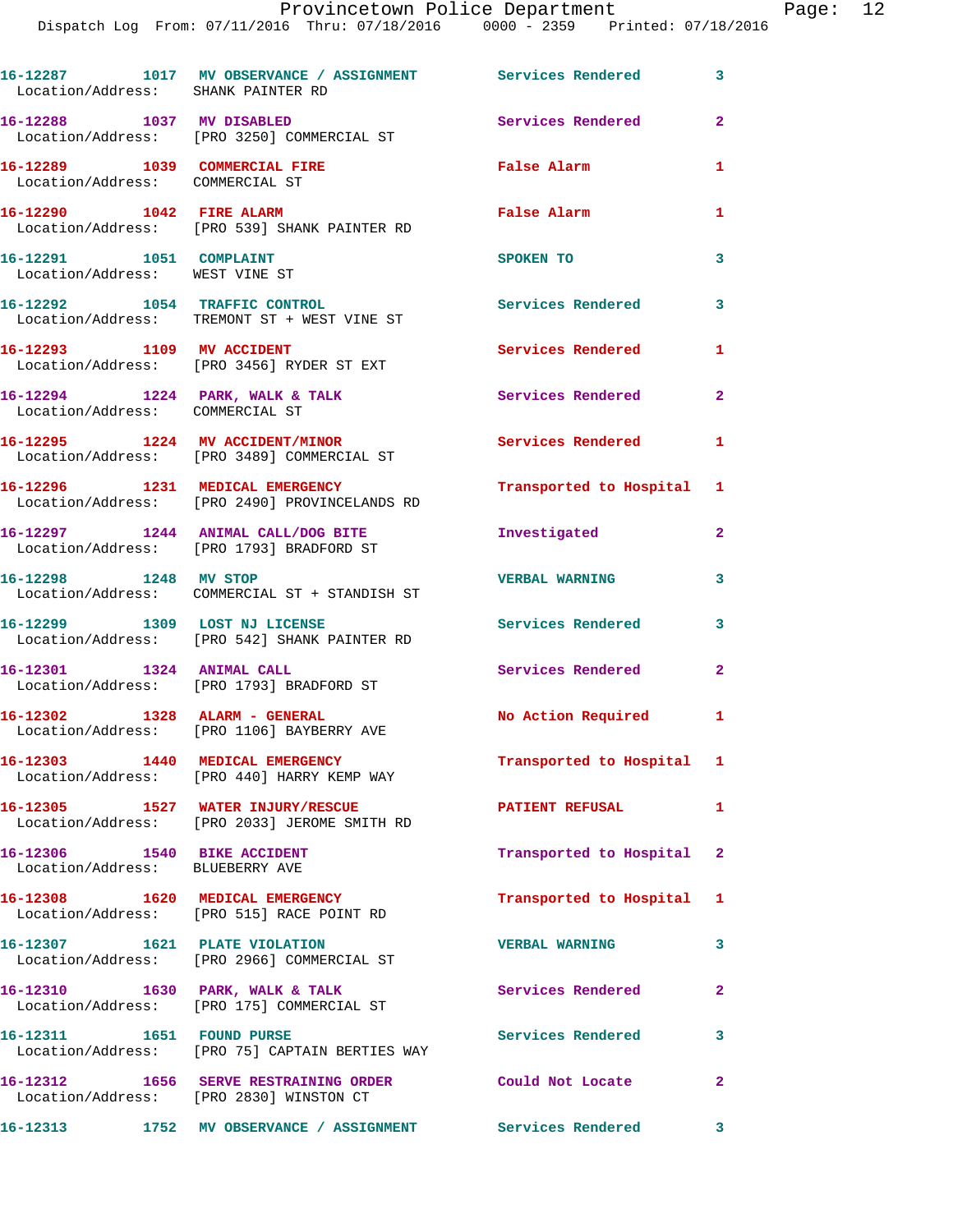|                                                                     | Provincetown Police Department<br>Dispatch Log From: 07/11/2016 Thru: 07/18/2016 0000 - 2359 Printed: 07/18/2016 |                            |                         |
|---------------------------------------------------------------------|------------------------------------------------------------------------------------------------------------------|----------------------------|-------------------------|
|                                                                     | Location/Address: RACE POINT RD + SEASHORE PARK DR                                                               |                            |                         |
| 16-12314 1835 SERVE SUMMONS<br>Location/Address: [PRO 2754] ROUTE 6 |                                                                                                                  | Services Rendered          | 3                       |
|                                                                     | 16-12315 1917 TAXI INSPECTION<br>Location/Address: [PRO 542] SHANK PAINTER RD                                    | <b>Services Rendered</b>   | 3                       |
|                                                                     | 16-12316 1940 LOST/STOLEN ITEMS<br>Location/Address: [PRO 146] COMMERCIAL ST                                     | Services Rendered          | 3                       |
|                                                                     | 16-12317 1948 DRONE FLIGHT<br>Location/Address: [PRO 444] HIGH POLE HILL                                         | Services Rendered          | $\overline{2}$          |
|                                                                     | 16-12319 2022 FOUND BAG/SHOES<br>Location/Address: [PRO 105] COMMERCIAL ST                                       | Services Rendered          | 3                       |
|                                                                     | 16-12322 2034 BUILDING/PROPERTY CHECK<br>Location/Address: [PRO 2977] COMMERCIAL ST                              | BLDG/PROP Checked/Secure 3 |                         |
|                                                                     | 16-12323 2056 PARKED MV COMPLAINT<br>Location/Address: [PRO 2243] COMMERCIAL ST                                  | Unfounded                  | $\overline{\mathbf{2}}$ |
|                                                                     | 16-12324 2058 BARRICADES IN EFFECT<br>Location/Address: RYDER ST + COMMERCIAL ST                                 | Services Rendered          | 3                       |
|                                                                     | 16-12325 2100 BUILDING/PROPERTY CHECK<br>Location/Address: [PRO 3259] MACMILLAN WHARF                            | BLDG/PROP Checked/Secure 3 |                         |
|                                                                     | 16-12327 2118 SEIZURE/TRANSPORT<br>Location/Address: [PRO 3222] ALDEN ST                                         | Transported to Hospital    | 1                       |
|                                                                     | 16-12329 2144 HANGAR DOOR DISABLED<br>Location/Address: [PRO 516] RACE POINT RD                                  | Services Rendered          | $\overline{2}$          |
|                                                                     | 16-12330 2155 911 GENERAL<br>Location/Address: [PRO 515] RACE POINT RD                                           | Taken/Referred to Other    | 1                       |
|                                                                     | 16-12331 2159 VERBAL/LIGHTS<br>Location/Address: [PRO 3231] BRADFORD ST                                          | <b>VERBAL WARNING</b>      | 3                       |
|                                                                     | 16-12332 2300 COMPLAINT - STREET PERFORMERS Services Rendered<br>Location/Address: [PRO 2500] COMMERCIAL ST      |                            | 3                       |
| 16-12333 2306 ASSIST CITIZEN                                        | Location/Address: [PRO 2543] MACMILLAN WHARF                                                                     | <b>Services Rendered</b>   | 3                       |
| 16-12334 2318 MV STOP<br>Location/Address: ROUTE 6                  |                                                                                                                  | Citation/Warning Issued    | 3                       |
|                                                                     | 16-12335 2320 BUILDING/PROPERTY CHECK<br>Location/Address: [PRO 1952] COMMERCIAL ST                              | BLDG/PROP Checked/Secure 3 |                         |
| 16-12337 2321 BAR CHECK                                             | Location/Address: [PRO 3671] COMMERCIAL ST                                                                       | LICENSING/NO ACTION        | $\mathbf{2}$            |
| 16-12336 2322 COMPLAINT                                             | Location/Address: [PRO 3236] COMMERCIAL ST                                                                       | Services Rendered          | 3                       |
| 16-12338 2323 BAR CHECK                                             | Location/Address: [PRO 2737] COMMERCIAL ST                                                                       | LICENSING/NO ACTION        | 2                       |
| 16-12339 2326 BAR CHECK                                             | Location/Address: [PRO 272] COMMERCIAL ST                                                                        | LICENSING/NO ACTION        | $\mathbf{2}$            |
|                                                                     | 16-12340 2329 MEDICAL EMERGENCY<br>Location/Address: [PRO 1493] UPPER MILLER HILL RD                             | Transported to Hospital    | 1                       |
| 16-12341 2334 BAR CHECK                                             | Location/Address: [PRO 3236] COMMERCIAL ST                                                                       | LICENSING/NO ACTION        | $\mathbf{2}$            |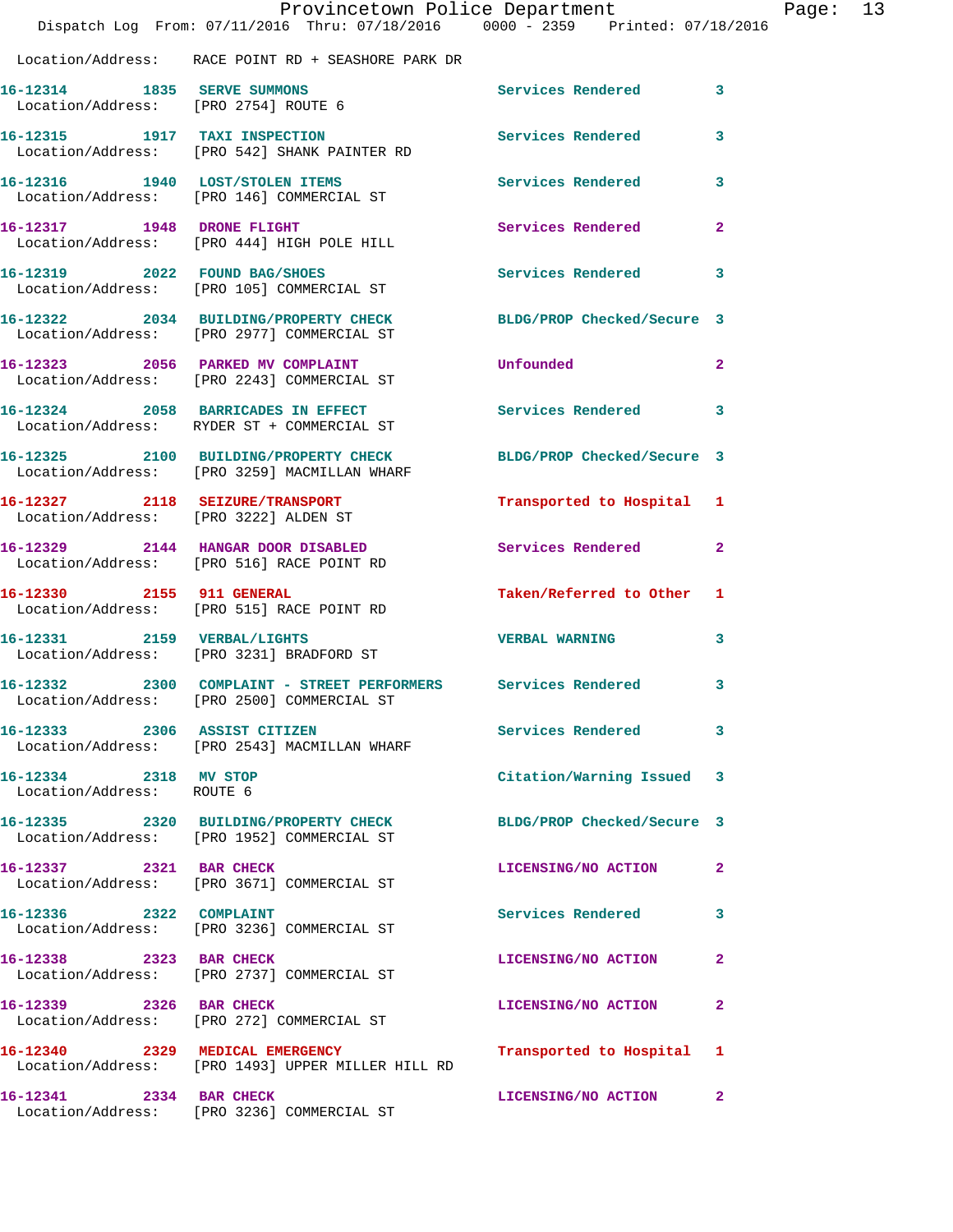|                                                                                  | Provincetown Police Department The Page: 14                                                                  |                           |                |  |
|----------------------------------------------------------------------------------|--------------------------------------------------------------------------------------------------------------|---------------------------|----------------|--|
|                                                                                  | Dispatch Log From: 07/11/2016 Thru: 07/18/2016 0000 - 2359 Printed: 07/18/2016                               |                           |                |  |
|                                                                                  | 16-12342 2335 BAR CHECK LICENSING/NO ACTION 2<br>Location/Address: [PRO 3276] COMMERCIAL ST                  |                           |                |  |
|                                                                                  | 16-12343 2341 BAR CHECK LICENSING/NO ACTION<br>Location/Address: [PRO 208] COMMERCIAL ST                     |                           | $\mathbf{2}$   |  |
|                                                                                  | 16-12344 2351 BAR CHECK<br>Location/Address: [PRO 484] MASONIC PL                                            | LICENSING/NO ACTION       | $\mathbf{2}$   |  |
|                                                                                  | 16-12346 2355 BAR CHECK<br>Location/Address: [PRO 3729] CARVER ST                                            | LICENSING/NO ACTION       | 2              |  |
| 16-12347 2357 BAR CHECK                                                          | Location/Address: [PRO 80] CARVER ST                                                                         | LICENSING/NO ACTION       | $\mathbf{2}$   |  |
|                                                                                  | 16-12348 2358 BAR CHECK<br>Location/Address: [PRO 3633] COMMERCIAL ST                                        | LICENSING/NO ACTION       | $\mathbf{2}$   |  |
| For Date: $07/16/2016$ - Saturday                                                |                                                                                                              |                           |                |  |
|                                                                                  | 16-12349 0005 LOBBY TRAFFIC<br>Location/Address: [PRO 542] SHANK PAINTER RD                                  | Services Rendered         | $\mathbf{2}$   |  |
|                                                                                  | 16-12350 0013 MV STOP<br>Location/Address: [PRO 2577] BRADFORD ST                                            | VERBAL WARNING 3          |                |  |
|                                                                                  | 16-12351 0027 COMPLAINT<br>Location/Address: [PRO 208] COMMERCIAL ST                                         | <b>SPOKEN TO</b>          | 3              |  |
| Location/Address: ROUTE 6                                                        | 16-12352 0033 MV COMPLAINT                                                                                   | Services Rendered         | $\overline{2}$ |  |
| Location/Address: ROUTE 6                                                        | 16-12353 0038 MV STOP/MEDICAL                                                                                | SPOKEN TO                 | 3              |  |
|                                                                                  | 16-12354 0047 MV OBSERVANCE / ASSIGNMENT Services Rendered 3<br>Location/Address: BRADFORD ST + HOWLAND ST   |                           |                |  |
|                                                                                  | 16-12355 0059 MV STOP<br>Location/Address: THISTLEMORE RD                                                    | <b>VERBAL WARNING</b>     | 3              |  |
|                                                                                  | 16-12356 0114 TRAFFIC DETOUR<br>Location/Address: [PRO 165] COMMERCIAL ST                                    | Services Rendered 3       |                |  |
| 16-12357 0115 MV STOP                                                            | Location/Address: HOWLAND ST + HARRY KEMP WAY                                                                | <b>VERBAL WARNING</b>     | 3              |  |
|                                                                                  | 16-12358 0120 MV OBSERVANCE / ASSIGNMENT Services Rendered<br>Location/Address: BRADFORD ST + RYDER ST       |                           | 3              |  |
| 16-12359 0128 MV STOP                                                            | Location/Address: BRADFORD ST + BANGS ST                                                                     | <b>VERBAL WARNING</b>     | 3              |  |
|                                                                                  | 16-12361 0131 MV OBSERVANCE / ASSIGNMENT No Action Required 3<br>Location/Address: BRADFORD ST + RYDER ST    |                           |                |  |
|                                                                                  | 16-12362 0133 LOST WALLET<br>Location/Address: [PRO 2261] COMMERCIAL ST                                      | <b>Services Rendered</b>  | 3              |  |
| 16-12363 0146 MV STOP<br>Location/Address: ROUTE 6<br>Refer To Arrest: 16-179-AR |                                                                                                              | Arrest(s) Made            | 3              |  |
|                                                                                  | 16-12365 0237 MEDICAL EMERGENCY<br>Location/Address: [PRO 2206] COMMERCIAL ST<br>Refer To Summons: 16-181-AR | Transported to Hospital 1 |                |  |
| 16-12368 0246 MISSING PERSON<br>Location/Address: [PRO 521] ROUTE 6              |                                                                                                              | Unfounded                 | 1              |  |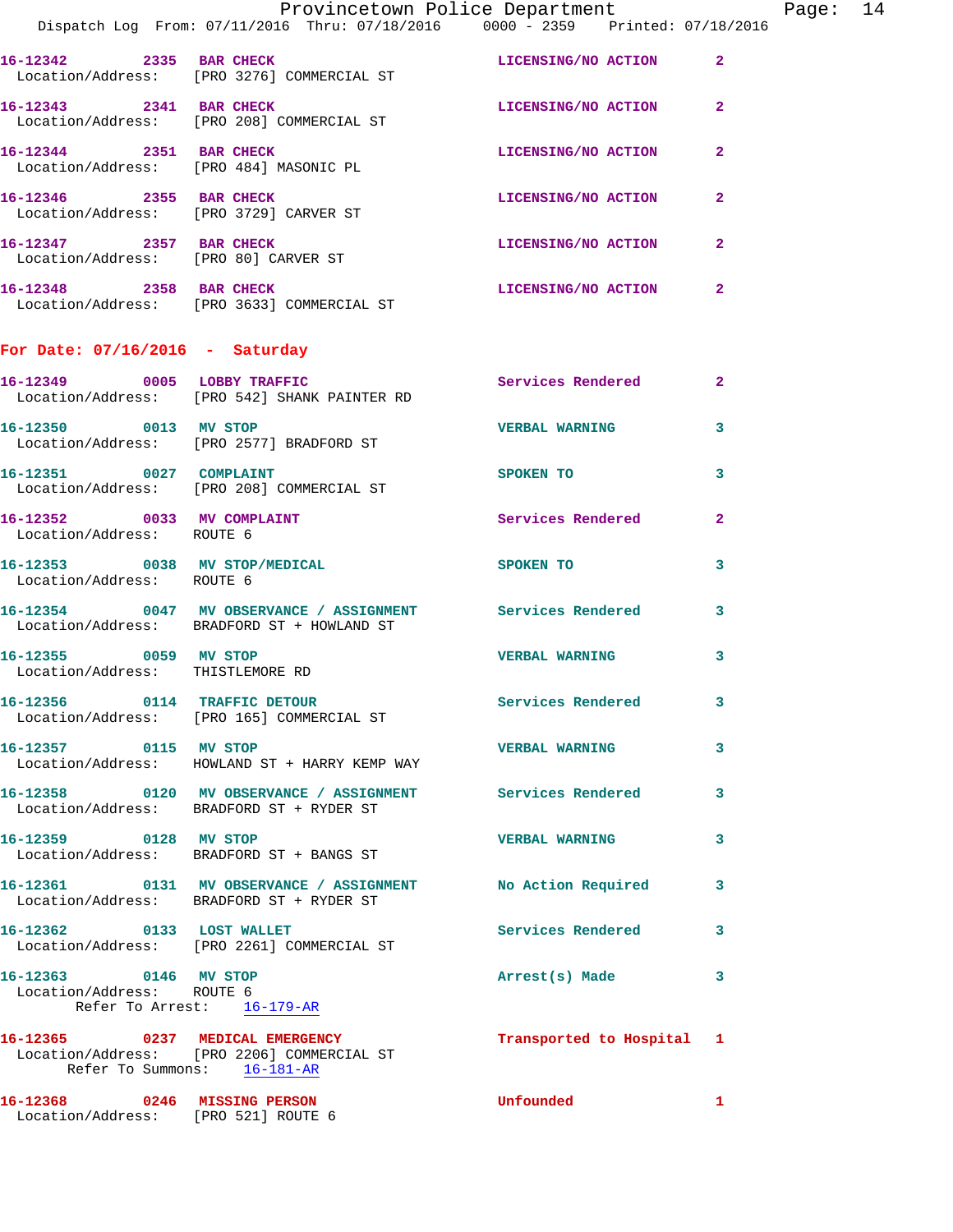|                                                              | Provincetown Police Department<br>Dispatch Log From: 07/11/2016 Thru: 07/18/2016 0000 - 2359 Printed: 07/18/2016                  |                           |                |
|--------------------------------------------------------------|-----------------------------------------------------------------------------------------------------------------------------------|---------------------------|----------------|
|                                                              | 16-12366 0247 MEDICAL EMERGENCY Transported to Hospital 1<br>Location/Address: [PRO 1009] NELSON AVE                              |                           |                |
|                                                              | 16-12367 0316 ALARM - GENERAL<br>Location/Address: [PRO 514] RACE POINT RD                                                        | False Alarm               | 1              |
| Refer To Arrest: 16-179-AR                                   | 16-12369 0431 FOLLOW UP<br>Location/Address: [PRO 2627] CREEK HILL RD                                                             | No Action Required        | $\overline{2}$ |
|                                                              | 16-12370 0743 MV OBSERVANCE / ASSIGNMENT Services Rendered<br>Location/Address: [PRO 106] COMMERCIAL ST                           |                           | 3              |
|                                                              |                                                                                                                                   |                           | 3              |
|                                                              | 16-12372 0834 BUILDING/PROPERTY CHECK Services Rendered<br>Location/Address: [PRO 3430] COMMERCIAL ST                             |                           | 3              |
|                                                              | 16-12373 0848 MV STOP<br>Location/Address: SHANK PAINTER RD + BRADFORD ST                                                         | <b>VERBAL WARNING</b>     | 3              |
| 16-12374 0853 FOLLOW UP                                      | Location/Address: [PRO 1088] PROVINCE RD                                                                                          | SPOKEN TO                 | $\overline{a}$ |
| 16-12375 0855 COMPLAINT                                      | <b>SPOKEN TO</b><br>Location/Address: WASHINGTON AVE + COMMERCIAL ST                                                              |                           | 3              |
|                                                              | 16-12376 0917 PARK, WALK & TALK 3 Services Rendered<br>Location/Address: [PRO 2483] COMMERCIAL ST                                 |                           | $\mathbf{2}$   |
|                                                              | 16-12377 0919 ASSIST CITIZEN/FINGERPRINTING Services Rendered 3<br>Location/Address: [PRO 1507] BRADFORD ST                       |                           |                |
| Location/Address: [PRO 2521] ROUTE 6                         | 16-12378 0926 MV OBSERVANCE / ASSIGNMENT No Action Required                                                                       |                           | 3              |
|                                                              | 16-12379 0930 ANIMAL CALL/BABY PIGEON Services Rendered<br>Location/Address: [PRO 3259] MACMILLAN WHARF                           |                           | $\overline{2}$ |
| 16-12380 0941 MV STOP<br>Location/Address: [PRO 521] ROUTE 6 |                                                                                                                                   | <b>VERBAL WARNING</b>     | 3              |
| 16-12382 1001 ANIMAL CALL                                    | Location/Address: [PRO 1196] BRADFORD ACRES RD                                                                                    | Services Rendered         | 2              |
| Location/Address: BRADFORD ST                                | 16-12383 1034 PARKING COMPLAINT / GENERAL Citation/Warning Issued 3                                                               |                           |                |
|                                                              | 16-12384 1036 MEDICAL EMERGENCY<br>Location/Address: [PRO 2490] PROVINCELANDS RD                                                  | Transported to Hospital 1 |                |
|                                                              | 16-12385 1049 SUSPICIOUS ACTIVITY/ARREST Arrest(s) Made<br>Location/Address: [PRO 99] COMMERCIAL ST<br>Refer To Arrest: 16-180-AR |                           | 2              |
|                                                              | 16-12386 1056 MEDICAL EMERGENCY/HEAT Services Rendered<br>Location/Address: [PRO 517] RACE POINT RD                               |                           | 1              |
|                                                              | 16-12387 1113 ASSIST AGENCY / MUTUAL AID<br>Location/Address: [PRO 3089] BRADFORD ST                                              | Taken/Referred to Other   | 3              |
| 16-12388 1119 MV ACCIDENT                                    | Location: [PRO 3431] LOPES SQUARE                                                                                                 | Services Rendered         | 1              |
|                                                              | 16-12390 1155 PARKING COMPLAINT / GENERAL Services Rendered<br>Location/Address: [PRO 1288] BRADFORD ST                           |                           | 3              |
| 16-12391 1218 TRESPASS                                       |                                                                                                                                   | Services Rendered         | $\mathbf{2}$   |

Location/Address: [PRO 3430] COMMERCIAL ST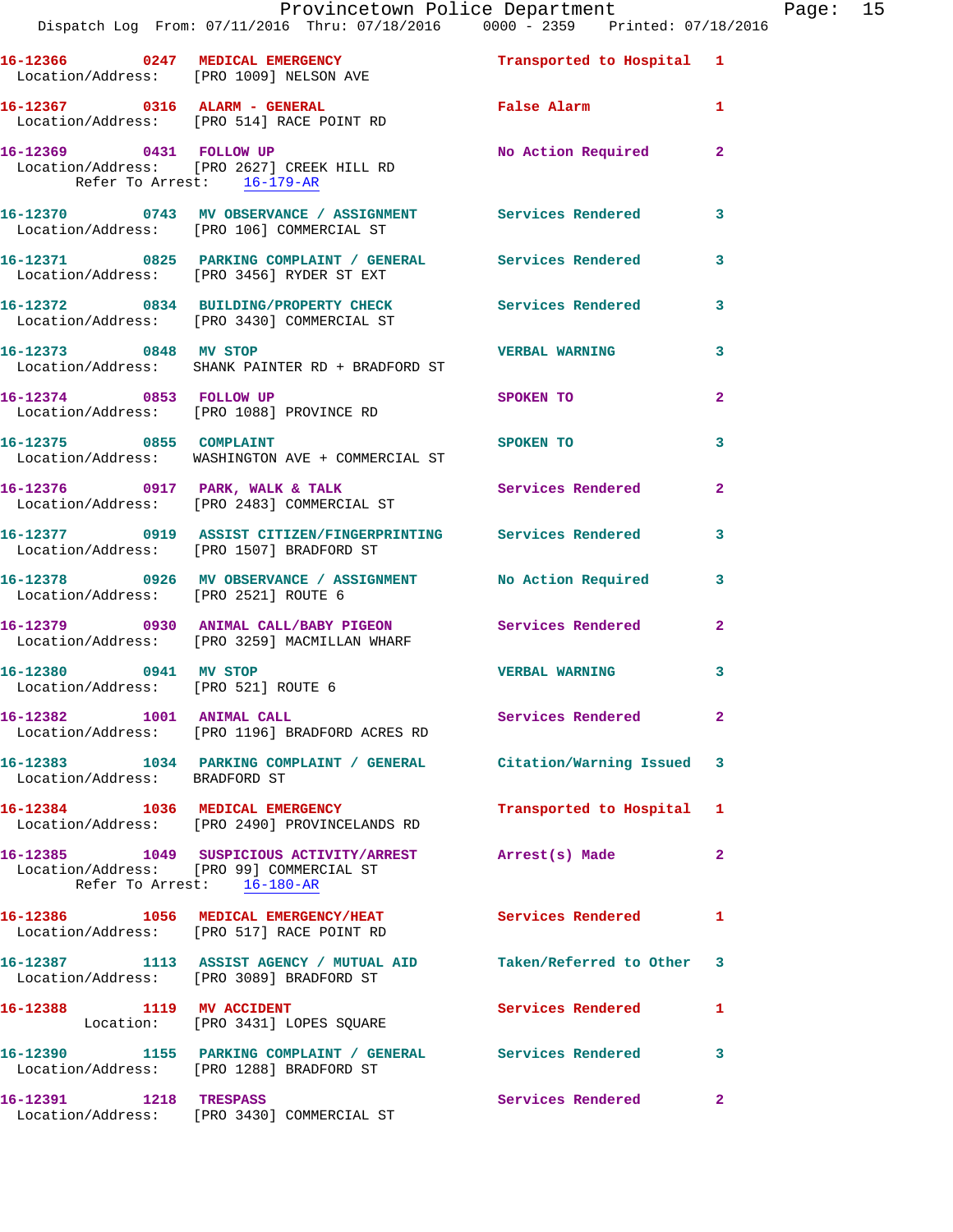|                                                        | Provincetown Police Department Page: 16<br>Dispatch Log From: 07/11/2016 Thru: 07/18/2016                0000 - 2359   Printed: 07/18/2016 |                            |              |  |
|--------------------------------------------------------|--------------------------------------------------------------------------------------------------------------------------------------------|----------------------------|--------------|--|
|                                                        | 16-12392 1230 ALARM - FIRE No Action Required 1<br>Location/Address: [PRO 80] CARVER ST                                                    |                            |              |  |
|                                                        | 16-12393 1252 MEDICAL EMERGENCY 1 Services Rendered 1<br>Location/Address: [PRO 1289] BRADFORD ST                                          |                            |              |  |
| Location/Address: BRADFORD ST                          | 16-12394 1354 ASSIST CITIZEN                                                                                                               | Services Rendered          | 3            |  |
|                                                        | 16-12395 1358 MEDICAL EMERGENCY/HEAT Transported to Hospital 1<br>Location/Address: [PRO 2605] COMMERCIAL ST                               |                            |              |  |
|                                                        | 16-12396 1435 911 GENERAL<br>Location/Address: [PRO 106] COMMERCIAL ST                                                                     | <b>SPOKEN TO</b>           | 1            |  |
|                                                        | 16-12398 1516 FOLLOW UP<br>Location/Address: [PRO 3430] COMMERCIAL ST                                                                      | Services Rendered          | $\mathbf{2}$ |  |
|                                                        | 16-12399 1519 SUSPICIOUS ACTIVITY<br>Location/Address: [PRO 191] COMMERCIAL ST                                                             | Investigated               | $\mathbf{2}$ |  |
|                                                        | 16-12400 1522 BUILDING/PROPERTY CHECK BLDG/PROP Checked/Secure 3<br>Location/Address: [PRO 1778] SHANK PAINTER RD                          |                            |              |  |
|                                                        | 16-12401 1537 911 ABANDONED CALL BLDG/PROP Checked/Secure 1<br>Location/Address: [PRO 515] RACE POINT RD                                   |                            |              |  |
|                                                        | 16-12403 1614 PARK, WALK & TALK Services Rendered<br>Location/Address: [PRO 105] COMMERCIAL ST                                             |                            | $\mathbf{2}$ |  |
|                                                        | 16-12404 1639 PARKING COMPLAINT / GENERAL No Action Required 3<br>Location/Address: [PRO 1122] THISTLEMORE RD                              |                            |              |  |
|                                                        | 16-12405 1643 FOUND DRIVERS LICENSE Services Rendered<br>Location: [PRO 3431] LOPES SQUARE                                                 |                            | 3            |  |
|                                                        | 16-12406 1704 BUILDING/PROPERTY CHECK BLDG/PROP Checked/Secure 3<br>Location/Address: [PRO 564] BAYBERRY AVE                               |                            |              |  |
| Location/Address: [PRO 878] CONANT ST                  | 16-12407 1725 PARKING COMPLAINT / GENERAL Services Rendered 3                                                                              |                            |              |  |
|                                                        | 16-12411 1730 SERVICE CALL/COURT<br>Location/Address: [PRO 542] SHANK PAINTER RD                                                           | Services Rendered 3        |              |  |
|                                                        | 16-12408 1736 MEDICAL EMERGENCY/DRUG PATIENT REFUSAL<br>Location/Address: [PRO 2558] BRADFORD ST                                           |                            | 1            |  |
| 16-12409 1745 MV STOP<br>Location/Address: BRADFORD ST |                                                                                                                                            | <b>VERBAL WARNING</b>      | 3            |  |
|                                                        | 16-12410 1824 PARKING COMPLAINT / GENERAL Citation/Warning Issued 3<br>Location/Address: [PRO 542] SHANK PAINTER RD                        |                            |              |  |
|                                                        | 16-12412 1854 ALARM - GENERAL<br>Location/Address: [PRO 440] HARRY KEMP WAY                                                                | BLDG/PROP Checked/Secure 1 |              |  |
| Location/Address: [PRO 2580] ROUTE 6                   | 16-12414 1917 ASSIST CITIZEN                                                                                                               | Services Rendered 3        |              |  |
|                                                        | 16-12415 2016 ALARM - GENERAL<br>Location/Address: [PRO 2980] COMMERCIAL ST                                                                | False Alarm                | $\mathbf{1}$ |  |
| Location/Address: MONTELLO ST                          | 16-12416 2042 WELLNESS CHECK                                                                                                               | <b>Services Rendered</b>   | 3            |  |
|                                                        | 16-12417 2059 BARRICADE<br>Location/Address: [PRO 105] COMMERCIAL ST                                                                       | Services Rendered 3        |              |  |
|                                                        | 16-12418 2100 FOLLOW UP<br>Location/Address: [PRO 542] SHANK PAINTER RD                                                                    | Services Rendered          | 2            |  |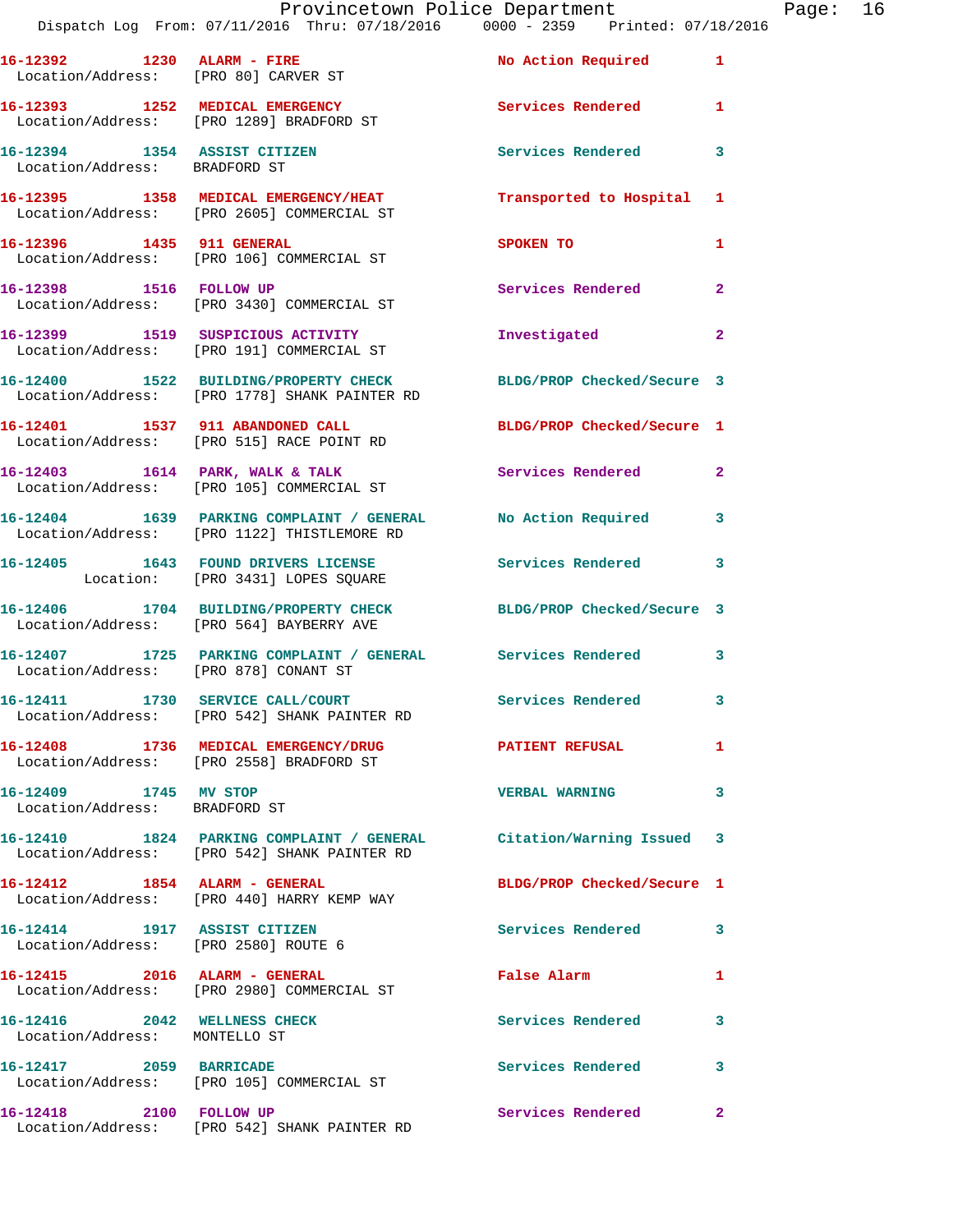|                                                               | 16-12419 2110 BUILDING/PROPERTY CHECK BLDG/PROP Checked/Secure 3<br>Location/Address: [PRO 3430] COMMERCIAL ST |                            |              |    |
|---------------------------------------------------------------|----------------------------------------------------------------------------------------------------------------|----------------------------|--------------|----|
| 16-12420 2121 DISORDERLY<br>Location/Address: COMMERCIAL ST   |                                                                                                                | Services Rendered          | $\mathbf{2}$ |    |
| 16-12421 2123 DOG IN M/V                                      | Location/Address: [PRO 2520] PRINCE ST                                                                         | No Action Required         | $\mathbf{2}$ |    |
|                                                               | 16-12422 2134 PARKING COMPLAINT / GENERAL Services Rendered<br>Location/Address: [PRO 2343] BREWSTER ST        |                            | 3            |    |
|                                                               | 16-12423 2218 MEDICAL EMERGENCY<br>Location/Address: [PRO 3430] COMMERCIAL ST                                  | PATIENT REFUSAL            | 1            |    |
|                                                               | 16-12424 2300 NOISE COMP/STREET PERFORMERS SPOKEN TO<br>Location/Address: [PRO 1952] COMMERCIAL ST             |                            | 3            |    |
|                                                               | 16-12436 2305 BUILDING/PROPERTY CHECK BLDG/PROP Checked/Secure 3<br>Location/Address: [PRO 175] COMMERCIAL ST  |                            |              |    |
|                                                               | 16-12425 2311 BUILDING/PROPERTY CHECK BLDG/PROP Checked/Secure 3<br>Location/Address: [PRO 1646] WINSLOW ST    |                            |              |    |
| 16-12426 2326 TRESPASS                                        | Location/Address: [PRO 2123] COMMERCIAL ST                                                                     | Services Rendered          | $\mathbf{2}$ |    |
|                                                               | 16-12427 2336 LOBBY TRAFFIC<br>Location/Address: [PRO 542] SHANK PAINTER RD                                    | Services Rendered          | 3            | 22 |
| Location/Address: ROUTE 6 + SNAIL RD                          | 16-12428 2336 MV OBSERVANCE / ASSIGNMENT Services Rendered                                                     |                            | 3            |    |
|                                                               | 16-12430 2340 BUILDING/PROPERTY CHECK Services Rendered<br>Location/Address: [PRO 564] BAYBERRY AVE            |                            | 3            |    |
|                                                               | 16-12429 2342 DISTURBANCE<br>Location/Address: [PRO 197] COMMERCIAL ST                                         | <b>GONE ON ARRIVAL</b>     | 1            |    |
| 16-12431 2355 MV STOP<br>Location/Address: [PRO 2513] ROUTE 6 |                                                                                                                | VERBAL WARNING 3           |              |    |
| For Date: $07/17/2016$ - Sunday                               |                                                                                                                |                            |              |    |
|                                                               | 16-12432 0013 BUILDING/PROPERTY CHECK<br>Location/Address: [PRO 433] RYDER ST EXT                              | <b>Services Rendered</b>   | 3            |    |
| 16-12434 0017 MV STOP<br>Location/Address: [PRO 2518] ROUTE 6 |                                                                                                                | <b>VERBAL WARNING</b>      | 3            |    |
|                                                               | 16-12435 0018 BUILDING/PROPERTY CHECK<br>Location/Address: [PRO 2500] COMMERCIAL ST                            | BLDG/PROP Checked/Secure 3 |              |    |
| 16-12438 0117 MV STOP<br>Location/Address: [PRO 2518] ROUTE 6 |                                                                                                                | <b>VERBAL WARNING</b>      | 3            |    |
|                                                               |                                                                                                                |                            |              |    |

**16-12440 0138 MV STOP VERBAL WARNING 3**  Location: [PRO 3431] LOPES SQUARE **16-12442 0222 BY-LAW VIOLATION SPOKEN TO 2**  Location/Address: [PRO 433] RYDER ST EXT **16-12443 0238 ASSIST CITIZEN Could Not Locate 3**  Location/Address: [PRO 2558] BRADFORD ST **16-12444 0256 FOUND SAMSUNG S5 SPORT Services Rendered 3 1**  Location/Address: [PRO 542] SHANK PAINTER RD

**16-12445 0332 BUILDING/PROPERTY CHECK BLDG/PROP Checked/Secure 3**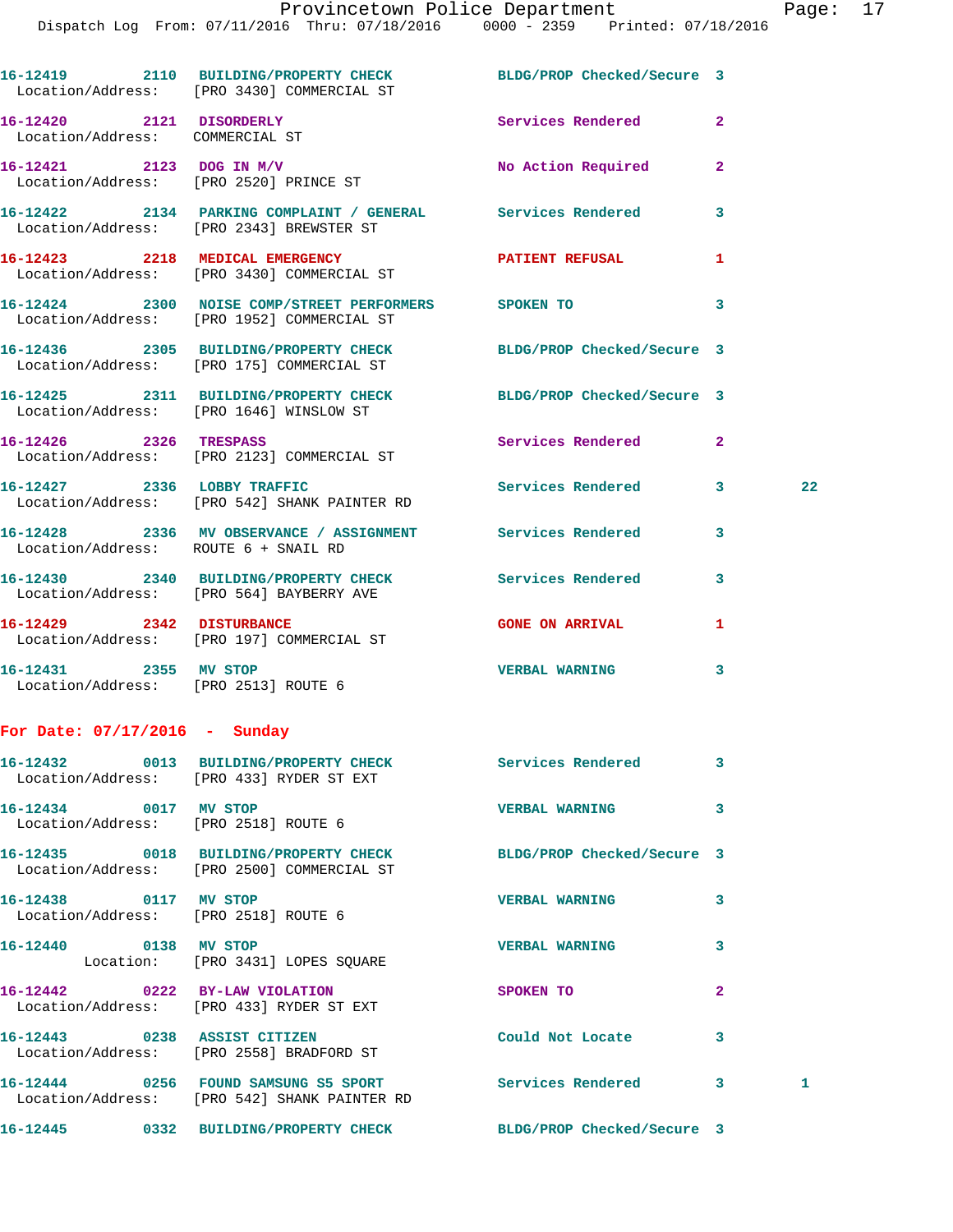|                                        | Provincetown Police Department<br>Dispatch Log From: 07/11/2016 Thru: 07/18/2016 0000 - 2359 Printed: 07/18/2016 |                            |              |
|----------------------------------------|------------------------------------------------------------------------------------------------------------------|----------------------------|--------------|
| Location/Address: [PRO 16] BRADFORD ST |                                                                                                                  |                            |              |
|                                        | 16-12447 0455 BUILDING/PROPERTY CHECK<br>Location/Address: [PRO 1886] BRADFORD ST                                | BLDG/PROP Checked/Secure 3 |              |
| 16-12446 0456 FOLLOW UP                | Location/Address: [PRO 539] SHANK PAINTER RD                                                                     | Services Rendered          | $\mathbf{2}$ |
|                                        |                                                                                                                  |                            | 3            |
|                                        | 16-12449 0539 BUILDING/PROPERTY CHECK<br>Location/Address: [PRO 2490] PROVINCELANDS RD                           | BLDG/PROP Checked/Secure 3 |              |
|                                        | 16-12450 0817 BUILDING/PROPERTY CHECK<br>Location/Address: [PRO 530] SHANK PAINTER RD                            | BLDG/PROP Checked/Secure 3 |              |
|                                        | 16-12451 0852 PARK, WALK & TALK<br>Location/Address: [PRO 3609] COMMERCIAL ST                                    | Services Rendered          | 2            |
|                                        | 16-12452 0944 BUILDING/PROPERTY CHECK<br>Location/Address: [PRO 3430] COMMERCIAL ST                              | Services Rendered          | 3            |
| Location/Address: [PRO 3222] ALDEN ST  | 16-12453 1013 MEDICAL EMERGENCY/BLOOD PRESSU PATIENT REFUSAL                                                     |                            | 1            |
|                                        | 16-12455 1040 BUILDING/PROPERTY CHECK BLDG/PROP Checked/Secure 3<br>Location/Address: [PRO 182] COMMERCIAL ST    |                            |              |
|                                        | 16-12456 1130 VANDALISM<br>Location/Address: [PRO 2702] COMMERCIAL ST                                            | SPOKEN TO                  | 3            |
| 16-12457 1200 FOUND LICENSE            | Location: [PRO 3431] LOPES SQUARE                                                                                | Services Rendered          | 3            |
|                                        | 16-12458 1212 LOST IPHONE 6 PLUS<br>Location/Address: [PRO 2391] BRADFORD ST                                     | <b>Services Rendered</b>   | 3            |
| 16-12459 1228 LOST IPHONE 5SE          | Location/Address: [PRO 542] SHANK PAINTER RD                                                                     | <b>Services Rendered</b>   | 3            |
| 16-12460 1231 LOST CAMERA CASE         | Location/Address: [PRO 542] SHANK PAINTER RD                                                                     | Services Rendered          | 3            |
|                                        | Location/Address: [PRO 526] RYDER ST EXT                                                                         |                            | 3            |
|                                        | 16-12462 1243 SHOPLIFTING<br>Location/Address: [PRO 230] COMMERCIAL ST                                           | Investigated               | 3            |
| 16-12463 1315 LOST KEYS                | Location/Address: [PRO 542] SHANK PAINTER RD                                                                     | Services Rendered          | 3            |
|                                        | 16-12464 1401 BUILDING/PROPERTY CHECK<br>Location/Address: [PRO 519] RACE POINT RD                               | BLDG/PROP Checked/Secure 3 |              |
| Location/Address: [PRO 1379] DYER ST   | 16-12465 1407 ASSIST AGENCY / MUTUAL AID Taken/Referred to Other                                                 |                            | 3            |
|                                        | 16-12466 1430 MEDICAL EMERGENCY/D.O.T.<br>Location/Address: [PRO 440] HARRY KEMP WAY                             | Transported to Hospital    | 1            |
|                                        | 16-12467 1522 PARK, WALK & TALK<br>Location/Address: [PRO 105] COMMERCIAL ST                                     | Services Rendered          | 2            |
|                                        | 16-12468 1543 VERBAL MARKED LANES<br>Location/Address: [PRO 3912] SHANK PAINTER RD                               | <b>VERBAL WARNING</b>      | 3            |
|                                        | 16-12469 1603 MV OBSERVANCE / ASSIGNMENT Services Rendered<br>Location/Address: RACE POINT RD + SEASHORE PARK DR |                            | 3            |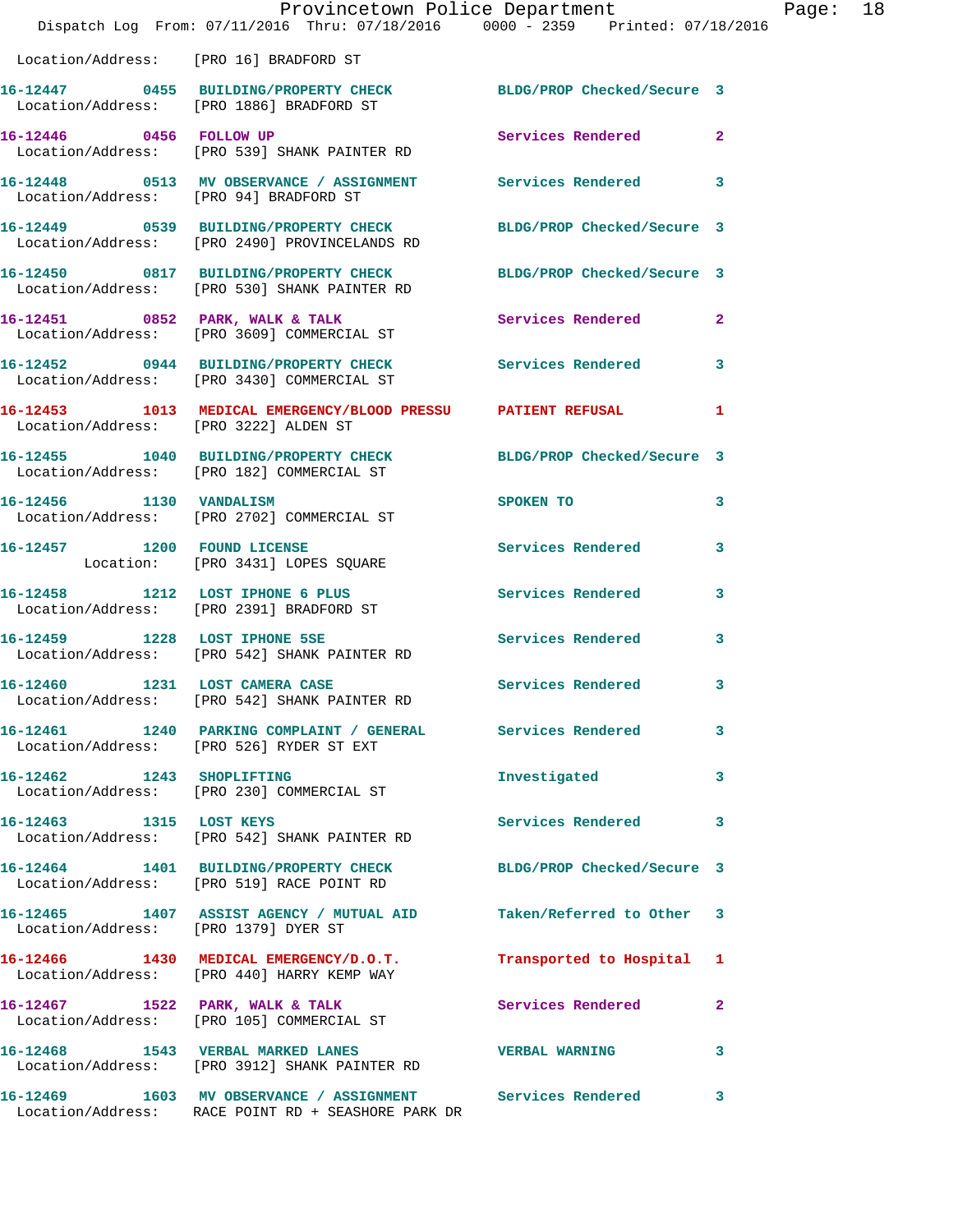|                                                                    | Provincetown Police Department<br>Dispatch Log From: 07/11/2016 Thru: 07/18/2016 0000 - 2359 Printed: 07/18/2016 |                            |                |
|--------------------------------------------------------------------|------------------------------------------------------------------------------------------------------------------|----------------------------|----------------|
| Location/Address: [PRO 2521] ROUTE 6                               | 16-12470 1608 MV OBSERVANCE / ASSIGNMENT Services Rendered                                                       |                            | 3              |
|                                                                    | 16-12471 1612 WRITTEN SPEED/SEAT BLET Citation/Warning Issued                                                    |                            | 3              |
| Location/Address: [PRO 2513] ROUTE 6                               |                                                                                                                  |                            |                |
|                                                                    | 16-12472 1617 VERBAL SPEED<br>Location/Address: [PRO 2540] RACE POINT RD                                         | <b>VERBAL WARNING</b>      | 3              |
|                                                                    | 16-12476 1639 MV OBSERVANCE / ASSIGNMENT Services Rendered<br>Location/Address: RACE POINT RD + NELSON AVE       |                            | 3              |
| 16-12473 1641 MV STOP                                              | Location/Address: [PRO 94] BRADFORD ST                                                                           | <b>VERBAL WARNING</b>      | 3              |
|                                                                    | 16-12474 1641 LOST WALLET<br>Location/Address: [PRO 542] SHANK PAINTER RD                                        | <b>Services Rendered</b>   | 3              |
| 16-12475   1645   VERBAL SPEED                                     | Location/Address: [PRO 2479] ROUTE 6                                                                             | <b>VERBAL WARNING</b>      | 3              |
|                                                                    | 16-12477 1658 BUILDING/PROPERTY CHECK<br>Location/Address: [PRO 519] RACE POINT RD                               | BLDG/PROP Checked/Secure 3 |                |
|                                                                    | 16-12478 1704 LOST CART/LOCATED<br>Location/Address: [PRO 433] RYDER ST EXT                                      | <b>Services Rendered</b>   | 3              |
|                                                                    | 16-12479 1726 BIKE COMPLAINT<br>Location/Address: ANTHONY ST + BRADFORD ST                                       | Services Rendered          | $\mathbf{2}$   |
|                                                                    | 16-12480 1739 LOST DRIVER'S LICENSE<br>Location/Address: [PRO 542] SHANK PAINTER RD                              | <b>Services Rendered</b>   | 3              |
| Location/Address: [PRO 2513] ROUTE 6                               | 16-12481 1741 MV OBSERVANCE / ASSIGNMENT Services Rendered                                                       |                            | 3              |
| 16-12482 1744 VERBAL SPEED<br>Location/Address: [PRO 2521] ROUTE 6 |                                                                                                                  | <b>VERBAL WARNING</b>      | 3              |
| 16-12483 1814 FOLLOW UP                                            | Location/Address: [PRO 3460] CREEK HILL RD                                                                       | <b>Services Rendered</b>   | $\overline{2}$ |
|                                                                    | 16-12484 1815 MV OBSERVANCE / ASSIGNMENT Services Rendered<br>Location/Address: [PRO 3430] COMMERCIAL ST         |                            |                |
|                                                                    | 16-12485 1822 VERBAL MISSING PLATE 6 7 VERBAL WARNING<br>Location/Address: [PRO 2642] COMMERCIAL ST              |                            | 3              |
|                                                                    | 16-12487 1834 VERBAL CROSSWALK<br>Location/Address: [PRO 43] BRADFORD ST                                         | <b>VERBAL WARNING</b>      | 3              |
|                                                                    | 16-12488 1919 PARK, WALK & TALK<br>Location: [PRO 3431] LOPES SQUARE                                             | Services Rendered          | 2              |
| Location/Address: [PRO 94] BRADFORD ST                             | 16-12489 1923 MV VANDALISM/PAST OCCURRED Services Rendered                                                       |                            | $\mathbf{2}$   |
|                                                                    | 16-12490 1938 FOUND DEBIT CARD<br>Location: [PRO 3431] LOPES SQUARE                                              | Services Rendered          | 3              |
|                                                                    | 16-12491 1941 BUILDING/PROPERTY CHECK BLDG/PROP Checked/Secure 3<br>Location/Address: [PRO 105] COMMERCIAL ST    |                            |                |
| Location/Address: [PRO 2513] ROUTE 6                               | 16-12492 2012 VERBAL SPEED/PASSING                                                                               | <b>VERBAL WARNING</b>      | 3              |
| 16-12493 2019 FOLLOW UP                                            | Location/Address: [PRO 542] SHANK PAINTER RD                                                                     | Services Rendered          | 2              |
|                                                                    | 16-12494 2031 BUILDING/PROPERTY CHECK Services Rendered                                                          |                            | $\mathbf{3}$   |

Location/Address: [PRO 2977] COMMERCIAL ST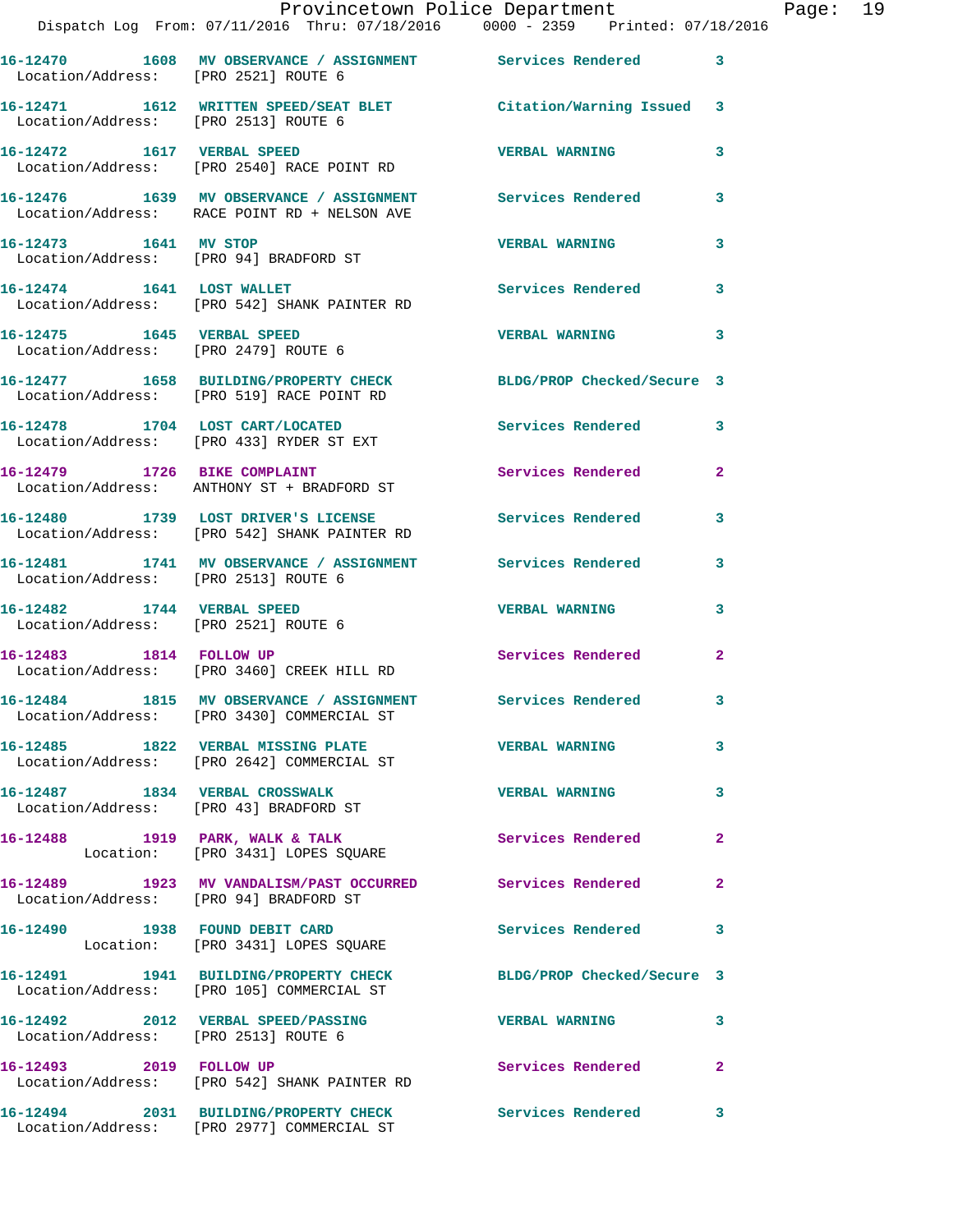|                                 | 16-12495 2055 PARK, WALK & TALK<br>Location/Address: [PRO 521] ROUTE 6                                         | Services Rendered          | $\overline{\mathbf{2}}$  |
|---------------------------------|----------------------------------------------------------------------------------------------------------------|----------------------------|--------------------------|
|                                 | 16-12496 2131 ABDOMINAL BLEED/TRANSPORT Transported to Hospital 1<br>Location/Address: [PRO 734] BRADFORD ST   |                            |                          |
|                                 | 16-12497 2155 FOLLOW UP<br>Location/Address: [PRO 94] BRADFORD ST                                              | FOLLOW UP                  | $\mathbf{2}$             |
|                                 | 16-12498 2158 ABANDONED 911 LINE<br>Location/Address: [PRO 3671] COMMERCIAL ST                                 | Services Rendered 1        |                          |
|                                 | 16-12500 2201 BUILDING/PROPERTY CHECK<br>Location/Address: [PRO 447] JEROME SMITH RD                           | BLDG/PROP Checked/Secure 3 |                          |
|                                 | 16-12499 2204 DIG SAFE NOTICE<br>Location/Address: [PRO 1379] DYER ST                                          | Services Rendered          | $\overline{\mathbf{3}}$  |
|                                 | 16-12501 2233 LIFELINE/HEAD INJURY<br>Location/Address: [PRO 1215] COMMERCIAL ST                               | Transported to Hospital 1  |                          |
|                                 | 16-12502 2319 LOBBY TRAFFIC<br>Location/Address: [PRO 542] SHANK PAINTER RD                                    | Services Rendered 3        |                          |
|                                 | 16-12504 2349 NOISE COMPLAINT<br>Location/Address: [PRO 3554] ATLANTIC AVE                                     | <b>SPOKEN TO</b>           | 3                        |
| For Date: $07/18/2016$ - Monday |                                                                                                                |                            |                          |
|                                 | 16-12505 0003 BUILDING/PROPERTY CHECK<br>Location/Address: [PRO 182] COMMERCIAL ST                             | BLDG/PROP Checked/Secure 3 |                          |
|                                 | 16-12506 0004 BUILDING/PROPERTY CHECK<br>Location/Address: [PRO 175] COMMERCIAL ST                             | BLDG/PROP Checked/Secure 3 |                          |
|                                 | 16-12507 0029 BUILDING/PROPERTY CHECK<br>Location/Address: [PRO 3259] MACMILLAN WHARF                          | Services Rendered          | 3                        |
|                                 | 16-12508 0100 MV OBSERVANCE / ASSIGNMENT<br>Location: [PRO 3431] LOPES SQUARE                                  | Services Rendered          | 3                        |
|                                 | 16-12510 0124 MV OBSERVANCE / ASSIGNMENT<br>Location/Address: BRADFORD ST + HOWLAND ST                         | Services Rendered 3        |                          |
|                                 | 16-12511 0127 BUILDING/PROPERTY CHECK<br>Location/Address: [PRO 2194] COMMERCIAL ST                            | BLDG/PROP Checked/Secure 3 |                          |
|                                 | 16-12512 0206 911 GENERAL<br>Location/Address: [PRO 433] RYDER ST EXT                                          | Services Rendered 1        |                          |
|                                 | 16-12513 0209 ASSIST CITIZEN<br>Location/Address: [PRO 2935] COMMERCIAL ST                                     | Could Not Locate           | $\overline{\phantom{a}}$ |
|                                 | 16-12514 0232 BUILDING/PROPERTY CHECK<br>Location/Address: [PRO 564] BAYBERRY AVE + ***UNKNOWN***              | Services Rendered          | 3                        |
|                                 | 16-12515 0507 MV OBSERVANCE / ASSIGNMENT Services Rendered<br>Location/Address: ROUTE 6 + SNAIL RD             |                            | $\overline{\mathbf{3}}$  |
|                                 | 16-12516 0511 MV OBSERVANCE / ASSIGNMENT Services Rendered 3<br>Location/Address: HOWLAND ST + BRADFORD ST     |                            |                          |
|                                 | Location/Address: [PRO 2512] JEROME SMITH RD                                                                   |                            | 3                        |
|                                 | 16-12517 0551 BUILDING/PROPERTY CHECK BLDG/PROP Checked/Secure 3<br>Location/Address: [PRO 1638] COMMERCIAL ST |                            |                          |
|                                 | 16-12519 0600 BUILDING/PROPERTY CHECK Services Rendered 3                                                      |                            |                          |
|                                 |                                                                                                                |                            |                          |